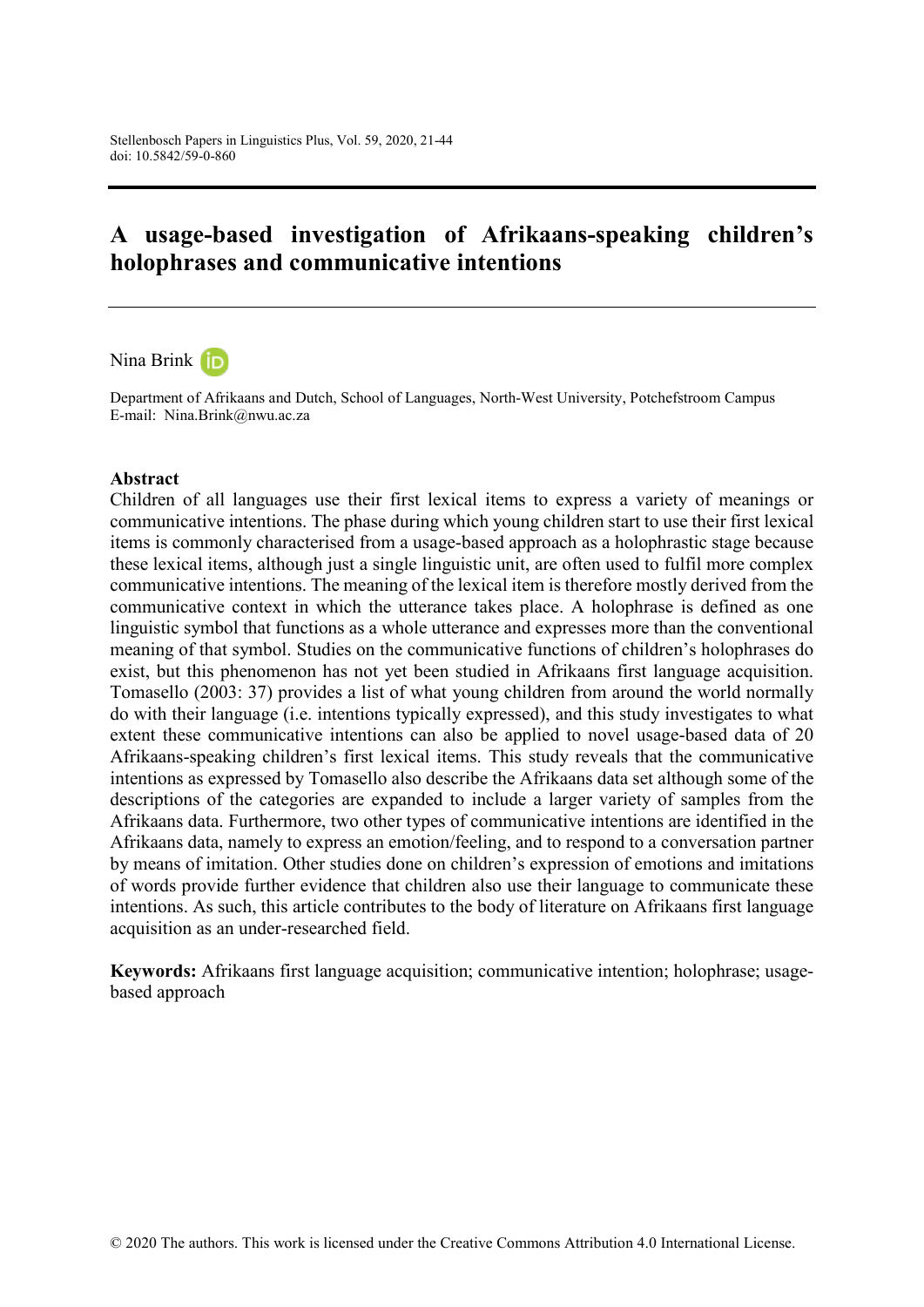### **1. Introduction[1](#page-1-0)**

Children often use their first lexical items to express a variety of communicative intentions, and this phenomenon is mainly investigated from a usage-based approach in the literature. The phase during which children begin to use their first lexical items is commonly characterised within the usage-based approach as a holophrastic phase (Cattell 2000: 6). According to Tomasello (2000: 65), a child wants to understand what an adult is trying to communicate to him/her, but when the child wants to communicate in turn, s/he often only succeeds in (re)producing one linguistic element of the adult's whole utterance. This one linguistic element then has to fulfil the function of a whole utterance. A holophrase can therefore be defined as one linguistic symbol that functions as a whole utterance and expresses more than the conventional meaning of that symbol (Barrett 1982: 48). McNeill (1970: 20) suggests that "'holophrastic speech' refers to the possibility that the single-word utterances of young children express complex ideas, that *ball* means not simply a spherical object of appropriate size but that a child wants such an object, for example, or that he believes he has created such an object, or that someone is expected to look at such an object".

The phenomenon of holophrases, or the meaning and function of one-word utterances, has been investigated in international literature or discussed as part of larger themes within child language research (see Barrett 1982, 1985; Bates 1976; Cattell 2000; Clark 2001, 2003; Dore 1975; Greenfield and Smith 1976; Halliday 1975; Lachlan Mackenzie 1998; MacWhinney 1975, 1982; McNeill 1970; Small 1990; Tomasello 2000, 2003; Tomasello and Bates 2001). More recent literature in this field has been grounded in communication disorders (see Gândara and Befi-Lopes 2010, Hann et al. 2017, McDaniel et al. 2018, Sandbank et al. 2017, Windfuhr et al. 2002) and the influence of socio-economic status, race/ethnicity, or gender among preschoolers on their communicative function use (Fannin et al. 2018). However, as argued in Brink and Breed (2017), the field of Afrikaans first language acquisition of typicallydeveloping children is still under-researched.

Tomasello (2003: 37) states that young children of linguistic communities from around the world combine basic speech act motives with their salient scenes of experience to "do" certain things with their earliest productive language. These communicative intentions, as posited by Tomasello (2003: 37), are the following:

- to request or indicate the existence of objects (for example, by naming them with a requesting or neutral intonation);
- to request or describe the recurrence of objects or events (*more*, *again*, *another*);
- to request or describe dynamic events involving objects (as described by *up*, *down*, *on*, *off*, *in*, *out*, *open*, *close*);
- to request or describe the actions of people (*eat*, *kick*, *ride*, *draw*);
- to comment on the location of objects and people (*here*, *outside*);
- to ask some basic questions (*what's that?*, *where go?*);
- to attribute a property to an object (*pretty*, *wet*); and
- to use performatives to mark specific social events and situations (*hi*, *bye*, *thank you*, *no*).

<span id="page-1-0"></span><sup>&</sup>lt;sup>1</sup> I would like to thank the anonymous reviewers for their extremely valuable suggestions on how to improve an earlier version of this manuscript. I would also like to thank my colleagues, Adri Breed, Gerhard van Huyssteen, Karien van den Berg, and Lande Botha, for critically reading an earlier version of this manuscript, and for their advice and discussions with me about the content thereof.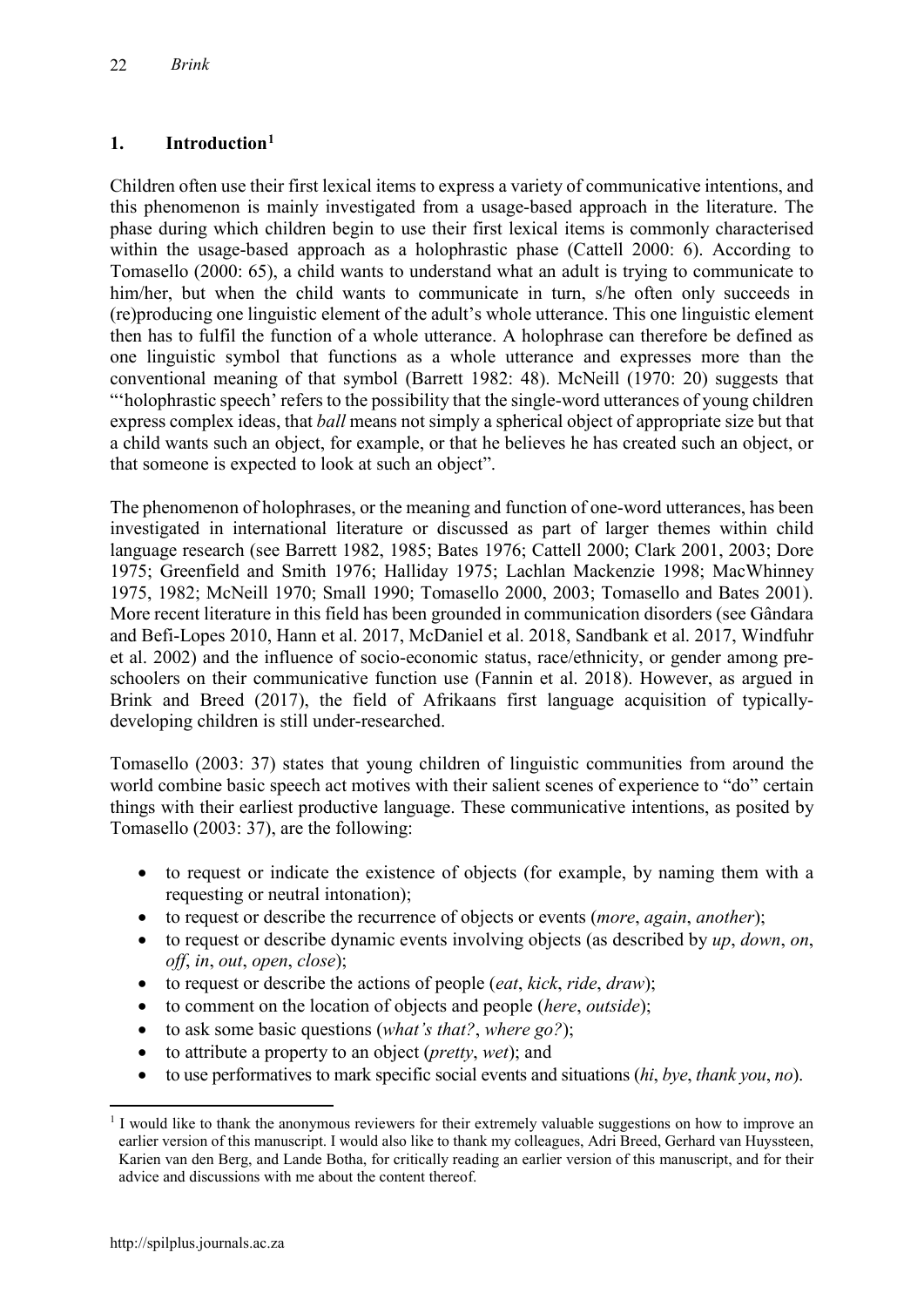Tomasello provides an overview of the commonalities of what children from various linguistic communities generally want to convey with their language. The research question guiding this current study, however, is to what extent can these usage-based categories of communicative intentions aptly describe Afrikaans-speaking children's holophrases? Therefore, how do these categories compare to Afrikaans language acquisition data? This article will contribute to the literature by describing usage-based Afrikaans data and determining how the Afrikaans data set compares to communicative intentions children from around the world generally have with their first lexical items.

In order to address the research question, this paper briefly reviews literature on first language acquisition as explored from a usage-based approach (section 2). This is followed by a discussion in section 3 of the holophrastic structure of first lexical items by referring to the form and functions of this early language usage. The method of investigation is then discussed in section 4 by providing an exposition of the research group, respondents and methods of data gathering. Lastly, the results and conclusion of the study are discussed in sections 5, 6, and 7.

#### **2. First language acquisition from a usage-based approach**

When studying the communicative intentions that children have with their first lexical items, the usage-based approach is relevant due to a number of its premises. This approach presupposes that children learn linguistic expressions from the language used in their environment and then use certain general cognitive and social-cognitive abilities such as categorisation (pattern-finding), schematisation, intention-reading (within a joint attentional frame), entrenchment, and generalisation to combine and structure these learnt expressions in a creative manner (Behrens 2009, Tomasello 2001, Tomasello and Bates 2001, Tomasello 2003). Cognitive development is important for the process of learning new words seeing that a person cannot talk about something s/he does not yet understand and has not yet conceptualised.

Tomasello and Bates (2001: 5-6) state that "children must acquire words by extracting their forms from complex utterances and their meanings from complex social-communicative situations; and to produce them they must integrate them into their larger communicative situations". The authors acknowledge that the word-learning process is part of a complex set of processes through which children learn to associate the intended meaning with a linguistic form. By means of entrenchment, abstraction, and generalisation, schemas that categorise experiences are formed (Behrens 2009: 386). A schema can be defined as a semantic, phonological or symbolic structure and, through the process of generalisation, new structures are based on previous experiences (Behrens 2009: 387). These processes of entrenchment, categorisation, schema formation, and generalisation then connect to the term "emergence" which refers to the idea that novel and more complex structures can emerge from more basic facts. The usage-based approach is therefore based on a bottom-up approach where the more general emerges from the more specific.

Ambridge and Lieven (2015: 478-479) also emphasise that children only gradually abstract across holophrases and lexical schemas to "arrive at adult-like fully abstract constructions" and that the "generalizations that underlie linguistic competence emerge from the analysis of linguistic units stored in memory (initially, rote-learned holophrases), rather than being innately specified". They further mention that children's language acquisition is emergent from their use of language as a social tool. The way in which Ambridge and Lieven (2015: 479) describe how abstract schemas are formed summarises this notion: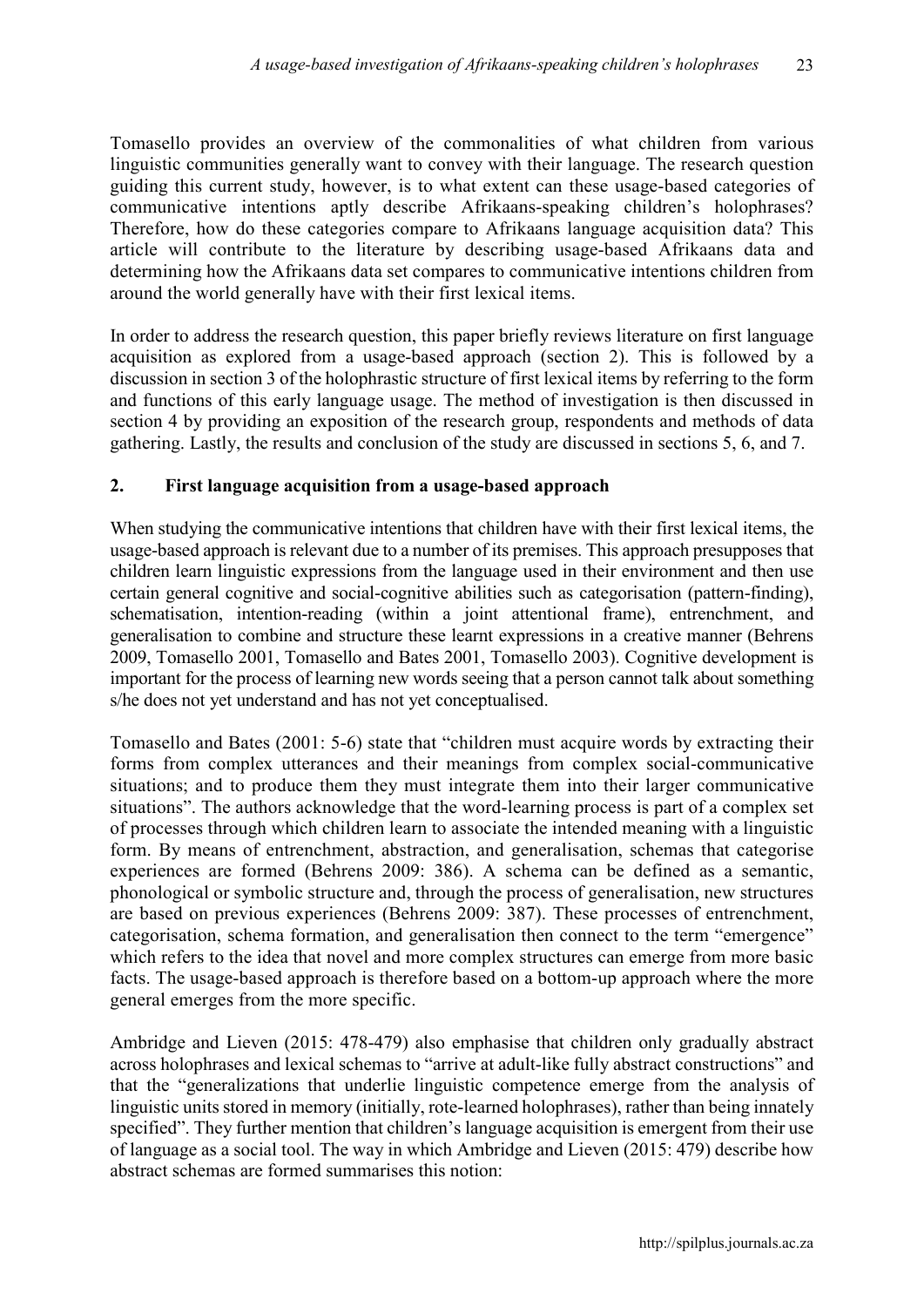Children start out with holophrases which develop via a process of abstraction, first into lexical schemas, and finally into adult-like abstract constructions. Importantly, this process, whilst protracted and gradual, begins as soon as children have, in principle, two stored exemplars across which to abstract.

The notion of intention-reading within a joint attentional frame is also important for studying the communicative intentions children have with their holophrases. Intention-reading refers to aspects such as: (i) the child's ability to focus his/her attention together with other persons on a certain object or event, (ii) the child's ability to follow the attention and referral of other persons to objects or events that are not part of the immediate interaction, (iii) the child's ability to focus other persons' attention to a certain object by pointing or using other non-linguistic gestures, and (iv) the child's ability to culturally (imitatively) learn the intentional actions of other people, including their communicative intentions that underlie communication (Tomasello 2003: 3). Within the joint attentional frame, children can focus on the same situation or object on which their conversation partners are concentrating, as well as understand communicative intentions of others; children therefore begin to grasp that language can be used to manipulate the state of others (Clark 2015: 332, Turner 2015: 94). These skills start to develop at about the age of 0;9 to 1;0 when children start using their first lexical items (Tomasello 2003: 3).

Furthermore, another tenet of the usage-based approach as discussed by Kemmer and Barlow (2000: xi), especially of interest when studying children's communicative intentions, is the focus on the role that learning and experience play in the language acquisition process. Instances where language is produced and understood are of central importance in the structuring of the linguistic system from a usage-based approach, and thus also when this system is still forming. The grammatical structures a child learns are systematically constructed through specific experiences with language. A premise that corresponds with this is that real language data are important in the construction and description of theory (Kemmer and Barlow 2000: xv). This is why it is important to study first language acquisition by means of real and original language data, and also to consider the context of use when making assumptions about the communicative intentions the child wants to fulfil with his/her lexical items.

# **3. Holophrastic structure of first lexical items**

A child just beginning to learn a language still has a very restricted vocabulary, and therefore has to try and achieve as much as possible with the linguistic repertoire s/he has available at that stage. This situation leads to children's first lexical items having a holophrastic structure, i.e. one lexical item functioning as a whole utterance and fulfilling more than one function depending on the context of use. An example of a holophrase, as given by Tomasello (2000: 65), is that of "ball?" which can mean "where is the ball?" or "ball" which can mean "give me the ball".

Following a usage-based perspective, children initially talk about various experiences in various ways, and these first lexical items provide a framework for language learning and development. Furthermore, their utterances often reflect salient components of fully formed utterances that adults use in those situations. According to Tomasello (2003: 39), "[f]unctionally speaking, children's early one-unit utterances are entire semantic-pragmatic packages – holophrastic expressions – that express a single relatively coherent, yet undifferentiated, communicative intention".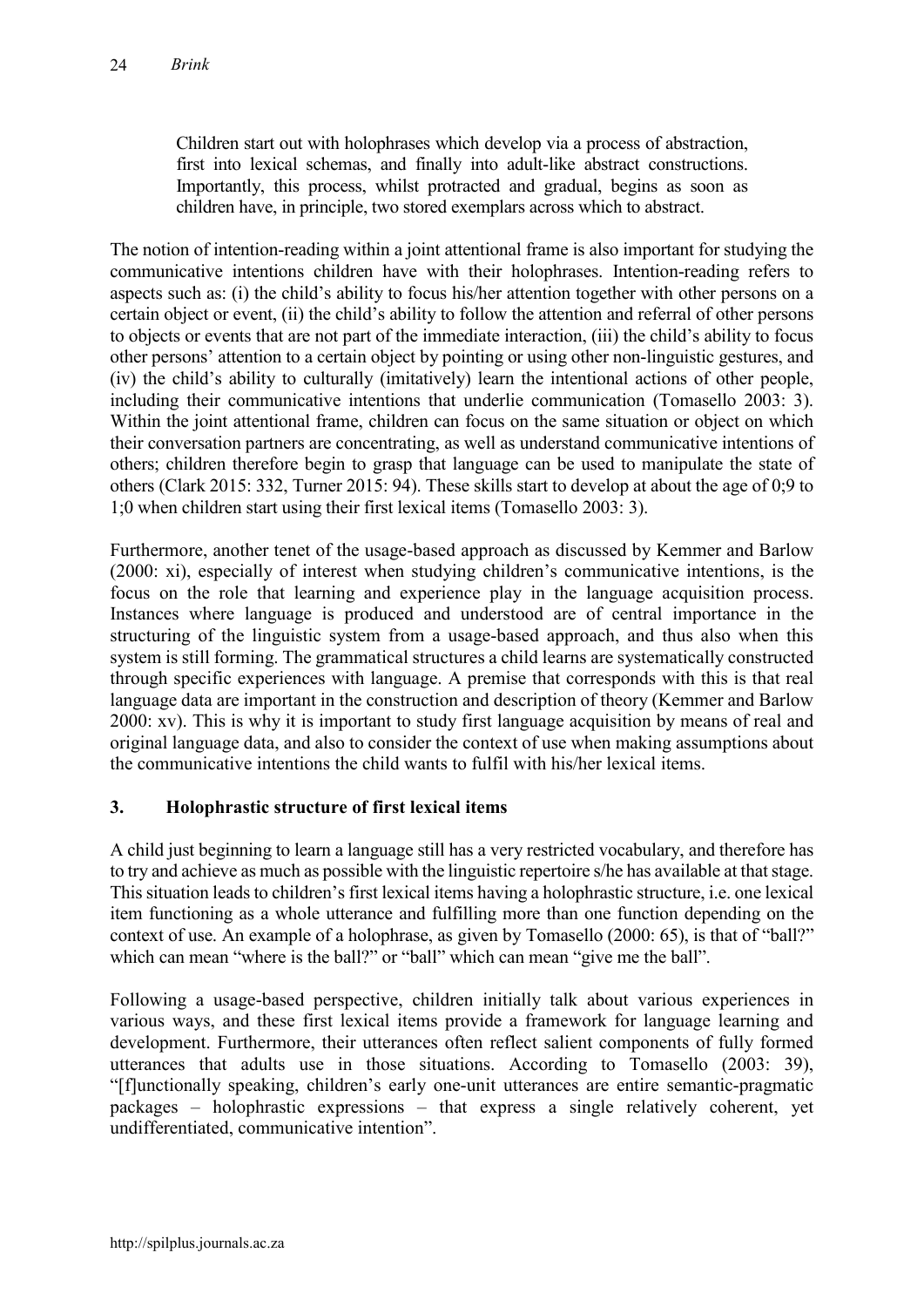Parents often depend on cues such as intonation or gesture to derive the meaning of the holophrase. Cole and Cole (2001: 306) emphasise that some researchers view the single word in conjunction with gestures and facial expressions as the equivalent of the whole sentence. In this view, the single word is "one element in a complex of communication that includes nonverbal actions" (Cole and Cole 2001: 306). This corresponds with the usage-based notion of intention-reading within a joint attentional frame, as it is necessary for the parent to be directly involved in the communication situation to be able to read the intention that the child has with the use of only one lexical item.

The child's choice of which part of the adult's utterance they will use as initial holophrase is an important issue for later language development. According to Tomasello (2003: 37-38), the answer probably lies in the specific language being learnt and the type of discourse in which the interaction with the adult takes place, as well as the perceptual salience of specific words and phrases in the adult's language use. He further explains that children learning English will probably initially rely on relational words such as *more*, *gone*, *up*, *down*, *on*, and *off*, probably because these words are salient in adult language use (Tomasello 2003: 38):

Many of these words are verb particles in adult English, and so the child at some point must learn to talk about the same events with phrasal verbs such as *pick up*, *get down*, *put on*, and *take off*. In Korean and Mandarin Chinese, in contrast, children learn fully adult verbs from the onset of language development because these verbs are more salient in adult speech to them.

Furthermore, Tomasello (2003: 38) argues that children in all languages also use the term for an object to express certain events or actions, for example, "bike!" may be used as a request to ride a bicycle, or "birdie!" to refer to a bird flying by. In these instances, these children still have to learn to linguistically express the particular activity such as "ride bike!" or "look birdie".

The question of which word the child will choose as the holophrase also relates to children's inclination to learn certain words or parts of speech first. However, the conventional part of speech into which a word can be categorised does not always convey what the child's communicative intention with the word is (as can be seen in the examples of "bike" and "birdie" above). Therefore, further investigation into the context of use is necessary. Tomasello (2003: 45) also emphasises that "virtually no one believes that adult part-of-speech categories are relevant to children just beginning to learn language". Tomasello (2003: 45) therefore mentions categories that could seem more "relevant" to children but without proposing that these categories are in any way real for them:

- General nominals: *apple*, *shoe*
- Specific nominals: *Sarah*, *Mommy*
- Action words: *throw*, *dance*
- Personal-social words: *bye-bye*, *thank you*
- Modifiers: *cold*, *wet*
- Functors: *of*, *and*

According to Clark (2001: 379), the first 50 words of children from around the world tend to be similar in content, but "as children learn more about the specific language they are acquiring, the courses they follow diverge more and more". There are thus certain types of words which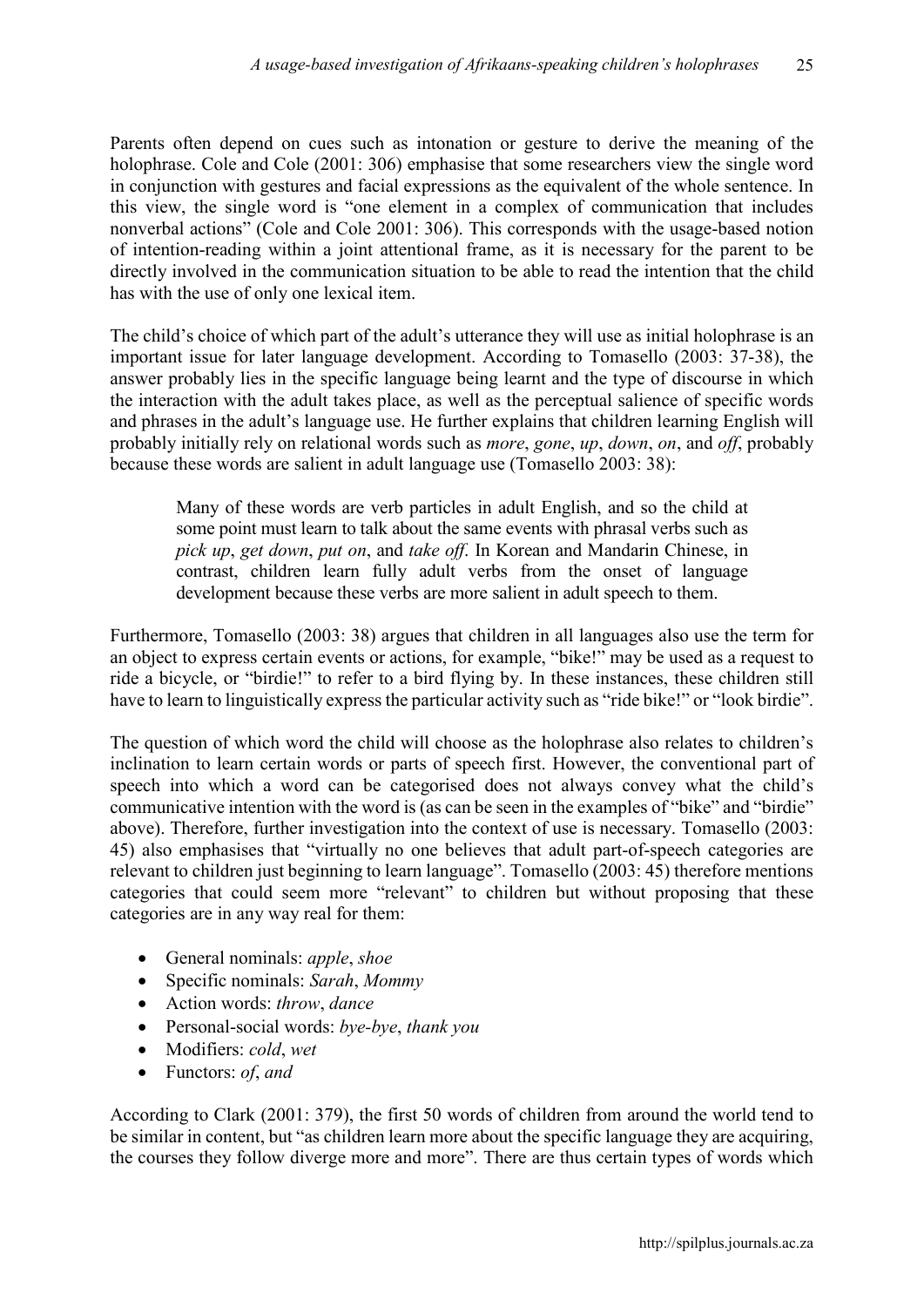children in general learn first, as can be seen in Crystal's (2005) study on the semantic categories into which early child language can be divided. These categories are: *human*, *action*, *food*, *body part*, *clothing*, *animal*, *vehicle*, *toys and games*, *domestic object*, *location*, *descriptive words*, and *situational words*. The early similarities between children's language use are ascribed to children's comprehension of conceptual categories such as *agent*, *action*, *place*, and so forth, and this provides the basis for meanings that can be mapped onto certain linguistic forms (Clark 2001: 379). Tomasello (2003: 45) remarks that it appears that nouns are generally learnt earlier than verbs or other parts of speech. This does not however mean that nouns are only used for a specific referent but also can be used to fulfil a variety of functions.

The establishment of common ground, as discussed by Clark (2015), is an important notion within the usage-based approach and also links to the prerequisite of joint attention. Without common ground and joint attention between the speaker, in this case the child, and the conversation partner, in this case mainly the parent, the communication is unlikely to succeed. Clark (2015: 328) describes common ground as information being known and recognised by both the speaker and the addressee. This information – usually aspects such as a physical entity present in the joint attentional frame, the family setting, particular caregivers, daily routines, etc. – contributes to a store of knowledge about perceptual and conceptual categories that children employ when conveying their message, by means of a holophrase, to the other person involved in the interaction (Clark 2015: 332-333). The establishing of common ground, and the children's use of holophrases for interaction purposes, also connects to the interactionist theory of language acquisition in which the interaction between speaker and addressee plays a central role in the learning of language (Miller et al. 2014: 246).

Within the usage-based approach, the essence of a holophrase is the communicative function which the child's utterance needs to fulfil. According to Tomasello (2003: 36), these early communicative functions of children's one-word utterances are an integral part of the child's reality, and these functions (e.g. imperative or interrogative) can initially not be as distinguishable from the more referential aspects of the utterance. In this light, children's early one-word utterances are seen as holophrases that represent holistic, undifferentiated communicative intentions, mostly the same communicative intentions as the adult's "complete" utterances.

The same lexical item can be used in various contexts with different emphasis and intonation, and this makes it possible to distinguish various meanings for the same lexical item, as explained by Cattell (2000: 6) below:

It's been shown that adults listening to babies' one-word utterances have a high level of agreement as to whether they'd classify particular examples as declarative, interrogative or emphatic utterances, based on what they themselves would mean if they used the particular intonation contour. For example, "car" said with a rising intonation contour might mean "Is this a car?", and with a falling contour might mean "This is a car". That might suggest that the different utterances of this single word are being used for fuller meanings.

Tomasello (2003: 37) notes that, regardless of the language being spoken, children usually talk about similar, salient experiences, such as "the existence-nonexistence-recurrence of people and objects, the exchange-possession of objects, the movement-location of people and objects, various states of objects, and the physical and mental activities of people".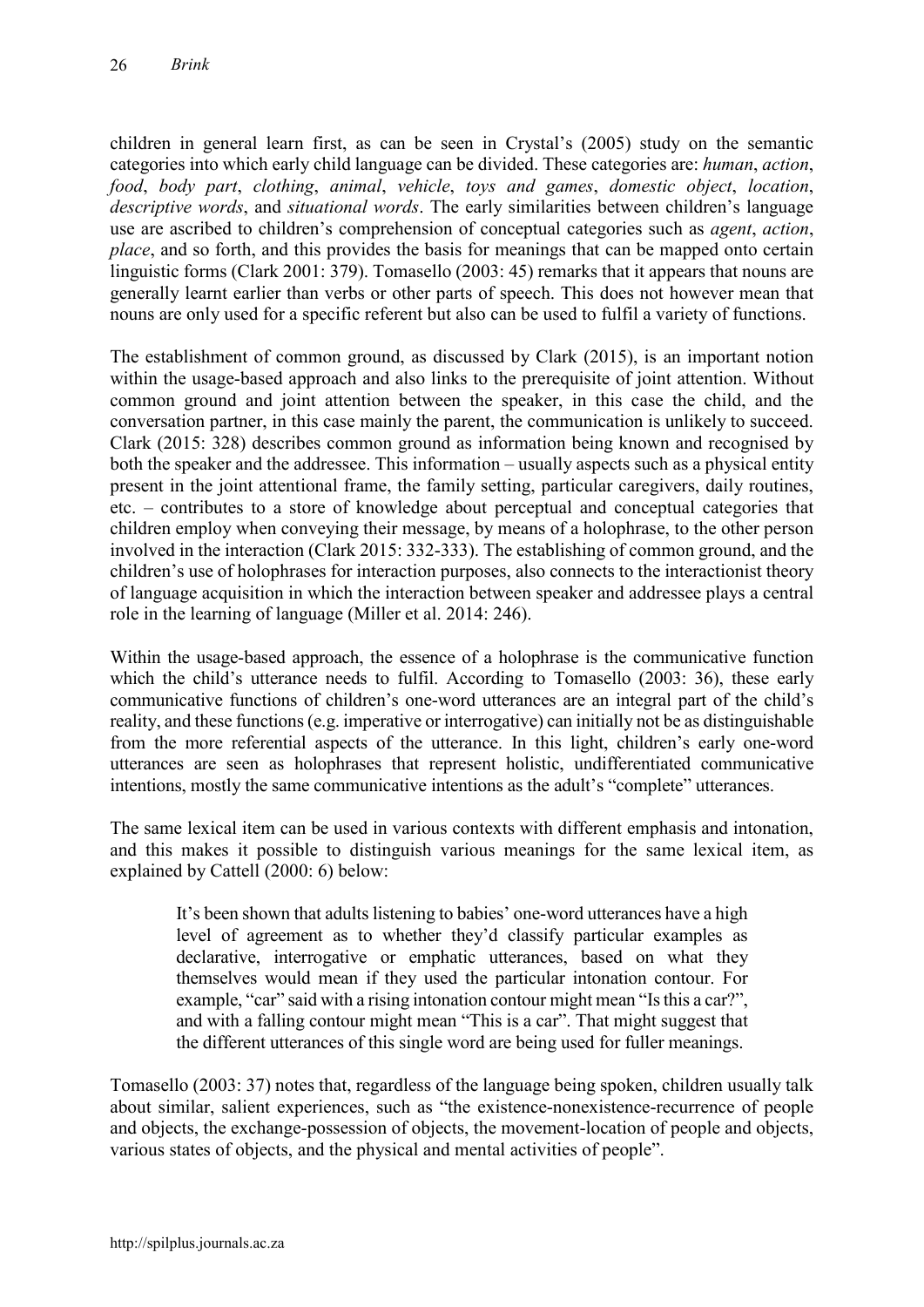According to the usage-based approach, children's one-word utterances can be differentiated and reanalysed as the child's use of language develops (Behrens 2009: 396). The use of a holophrase therefore does not imply that the child already possesses a complete linguistic structure but rather that s/he is observing language and is busy building his/her linguistic structure, as Tomasello (2000: 66) elaborates:

And so what the holophrastic child needs to do to become a syntactically competent language user is to be able to move in both directions – from part to whole and from whole to part. She must be able either to "break down" or to "fill out" her holophrases so that she can express her communicative intentions in the more linguistically articulated way of adult speakers. Learning how to do this depends on the child's ability to comprehend not only the adult utterance as a whole, but also the functional role being played by the different linguistic elements in that whole. This is the beginnings of grammar.

A child then, when producing a holophrase, has allocated a certain function or intention of a whole utterance to a single linguistic unit of that utterance (or lexical item), and by expanding the utterance with other linguistic units, it will eventually become more like the conventionalised adult utterance (Tomasello 2003: 40). Adult feedback is an important aspect of mastering language through usage as "children learn the conventions of their language in part because adults consistently check up on children's intended meanings by reformulating in conventional terms what they think the child meant to convey" (Clark 2015: 337).

# **4. Method of investigation**

This section describes the method of investigation to collect data in order to answer the research question of this paper, namely to what extent the usage-based categories of communicative intentions, as mentioned by Tomasello (2003: 37), can also aptly describe Afrikaans-speaking children's holophrases. This study is done from a usage-based approach and therefore novel usage-based data are of particular importance in answering this question. A description of the participants and procedure as well as the framework and criteria used for the categorisation of the data are presented in the following subsections.

# **4.1 Research group and respondents**

The research group of this study consisted of [2](#page-6-0)0 children between the ages of 0;6 and  $2:0<sup>2</sup>$  with Afrikaans as their mother tongue. Thirteen of the children were female and seven were male. Pseudonyms were allocated to the children to protect their privacy.

The children were the research group, but the mothers fulfilled the role of respondents and observers, and contact was only made with them. Parents are, in most cases, their children's closest and most constant observers. According to Pan (2012: 103), parents are generally considered as accurate reporters of their children's current behaviour and achievements. Peccei (2006: 72) also notes that naturalistic data collection, where the child's spontaneous language use is observed in his/her comfortable and natural environment, has many advantages. However, the

<span id="page-6-0"></span><sup>&</sup>lt;sup>2</sup> These data have also been analysed for other studies on Afrikaans first language acquisition as this article forms part of a larger research project. This data set is available as an open-access resource on the database of the South African Centre for Digital Language Resources (SADiLaR).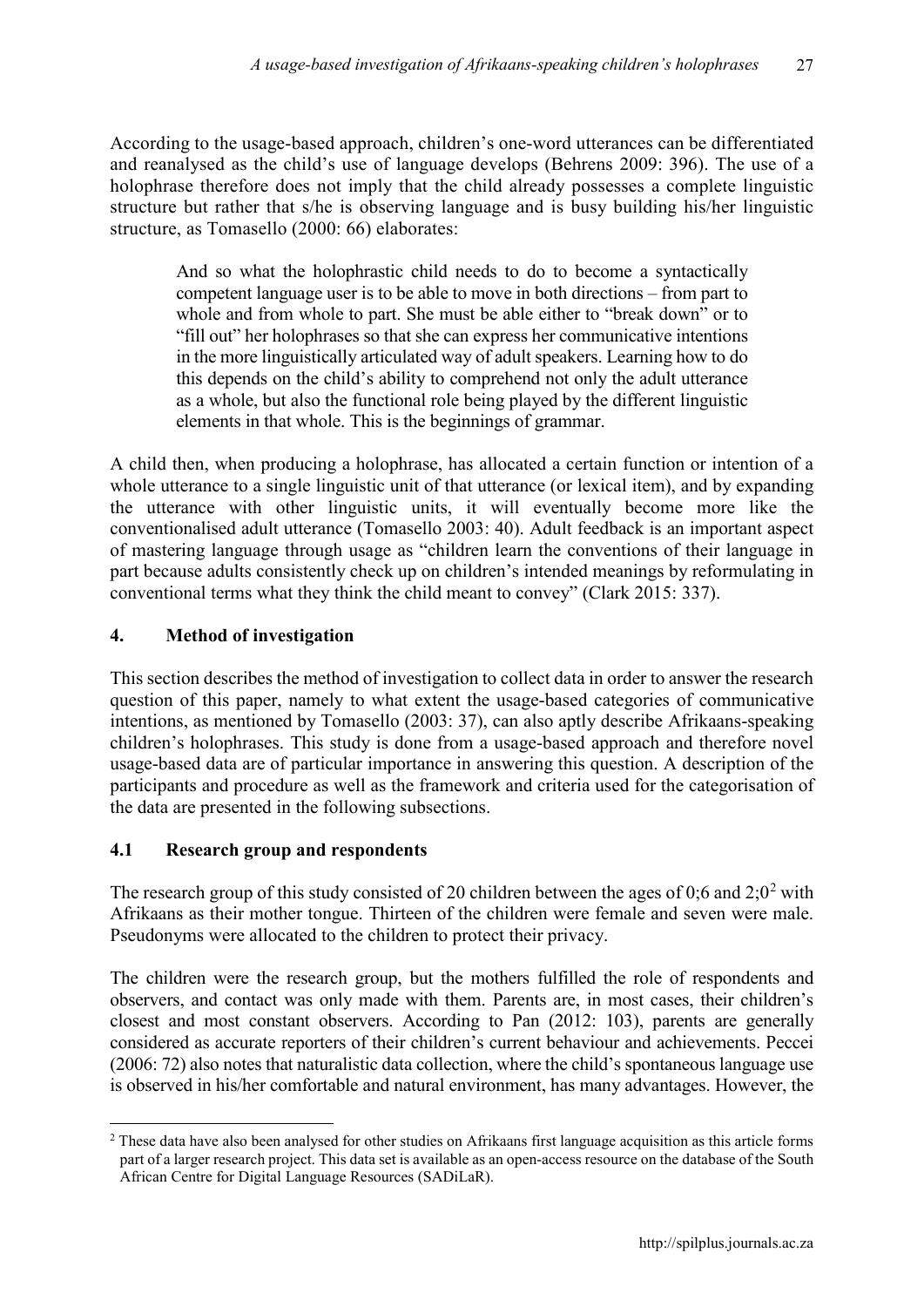author also proposes that the researcher should not be present unless it is absolutely necessary, as this can make the child and parent uncomfortable and therefore influence the data.

When parents have to report on their child's lexical items, they do it from a wide database of daily interaction with the child. The parental report therefore has its advantages when it comes to assessing lexical items that children do not use that often and unknown observers may not hear in the limited time in which they observe (Pan 2012: 104). In most cases, parents have a better understanding of their child's utterance in a certain context than an unknown observer, as Pan (2012: 104) elaborates: "Furthermore, parents tend to be familiar with their child's articulation patterns, and thus are likely to report words deemed unintelligible by unfamiliar assessors or transcribers." It is because of these reasons that the mothers were the respondents of this study. The aim of the study was to capture the contextual utterance of lexical items in the child's natural and spontaneous environment in order to accurately determine the communicative intention of that utterance.

## **4.2 Data collection and control**

Data were collected in the form of diary entries which the respondents completed on their children's language use for a period of five months (December 2014 to the end of April 2015). An electronic diary entry template in Microsoft Word was e-mailed to the respondents at the beginning of the period of investigation. This diary template required the respondents to provide information on features such as the lexical item used, at least three examples of contexts of use, the possible meaning of the lexical item (as derived by the parent), and the age at which the lexical item was used for the first time.

Additional resources were also sent to the respondents, namely an information document with more details about the study, and a short video that explained what should be filled in under each column of the diary entry template. After one month of data documentation, the respondents sent their first version of the diary entries to the researcher, and certain recommendations were made on how to improve the entries so that the data could be suitable for the aim of the study, e.g. when a respondent only provided one context of use for an utterance, it was suggested that she provide at least three contexts so that the researcher could have a broader scope of contexts to analyse.

In the final month of the period of investigation, a questionnaire was sent to the respondents in which certain contextual information on the child's environment was requested. This questionnaire did not form part of the data set but was used to (i) clear up possible uncertainties about the context in which certain lexical items were used, (ii) prompt the respondent to remember other lexical items that were not initially included in the diary entries, and (iii) elucidate the data set, namely the diary entries, as best as possible. This questionnaire was therefore used as a control measure and for the sake of triangulation of the data.

## **4.3 Coding and organising the data**

The data were transferred from the diary entries the respondents supplied (either in Microsoft Word or PDF format) to an Excel spreadsheet, and then consolidated in one Excel spreadsheet. The columns used in Excel were the following: (i) Child, (ii) Lexical item, (iii) Contexts of use, and (iv) The communicative intention. As previously mentioned, the respondents had to provide three or more contexts of use for each lexical item, and the same lexical item could naturally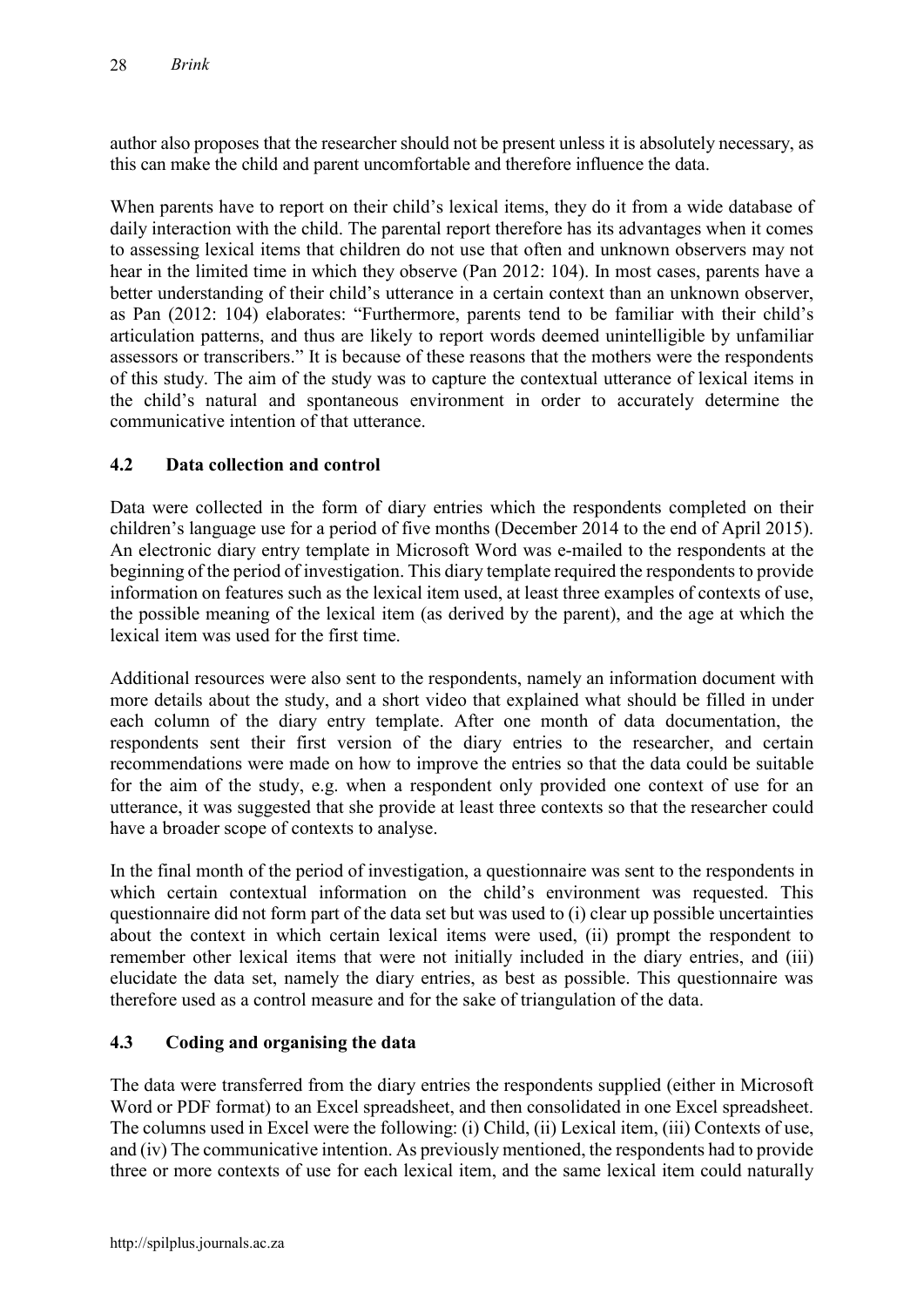be used for more than one communicative intention and in more than one utterance. In this current study, the focus is on the linguistic token and not specifically on the intonation and gesture that accompanied this token within the complex communication process. It is, however, assumed that the parent relied on certain cues, such as nonverbal actions, to derive a meaning. This also corresponds to Cole and Cole (2001: 306) who state that adults interpret an utterance based on information from the context in which the child speaks and what accompanies that utterance. In some cases, explicit information on intonation and/or gesture was provided by the respondent in the description of the context and was then factored into the analysis.

The children made a total of 1438 utterances in various contexts. A total of 67 of these utterances were coded as "unusable or not relevant" on the basis of one or more of the following reasons: (i) When the respondent was uncertain about the meaning or function of the particular lexical item; (ii) When a lexical item was not used in a specific, distinguishable context; (iii) When the lexical item was not established or identifiable; (iv) When too little information was provided by the respondent to be able to come to a concrete conclusion about the meaning or intention of that utterance; and (v) When the utterance could not be classified as a holophrase. Table 1 below contains a summary of the age of each child at the onset of data collection, the initial number of utterances per child, the number of utterances per child coded as "unusable", the total utterances that were therefore analysed for the study, and the percentage of the total number of utterances per child.

| <b>Child</b> | Age of child<br>at onset of<br>data<br>collection | <b>Number of</b><br>utterances | <b>Number of</b><br>utterances<br>coded as<br>unusable | <b>Total</b><br>utterances<br>analysed | Percentage<br>of total<br>number of<br>utterances |
|--------------|---------------------------------------------------|--------------------------------|--------------------------------------------------------|----------------------------------------|---------------------------------------------------|
| Jana         | $1;3;13^3$                                        | 277                            | 7                                                      | 270                                    | 19,69%                                            |
| Ashley       | 1;4;7                                             | 195                            | 12                                                     | 183                                    | 13,35%                                            |
| Mandie       | 1;3;7                                             | 121                            | $\overline{3}$                                         | 118                                    | 8,61%                                             |
| Anke         | 1;0;16                                            | 116                            | $\overline{8}$                                         | 108                                    | 7,88%                                             |
| Paul         | 1;5;5                                             | 115                            | $\overline{9}$                                         | 106                                    | 7,73%                                             |
| Liandri      | 1;7;11                                            | 96                             | 6                                                      | 90                                     | 6,56%                                             |
| Wilma        | 1;0;16                                            | 83                             | $\boldsymbol{0}$                                       | 83                                     | 6,05%                                             |
| Karel        | 0;10;13                                           | 81                             | $\mathbf{1}$                                           | 80                                     | 5,84%                                             |
| Jacques      | 1;3;1                                             | 59                             | $\overline{2}$                                         | 57                                     | 4,16%                                             |
| Anton        | 0;10;11                                           | 55                             | $\boldsymbol{0}$                                       | 55                                     | 4,01%                                             |
| Henri        | 1;0;25                                            | 49                             | $\overline{2}$                                         | 47                                     | 3,43%                                             |
| Marni        | 1;0;11                                            | 28                             | $\overline{2}$                                         | 26                                     | 1,90%                                             |
| Francois     | 1;3;17                                            | 26                             | $\mathbf{1}$                                           | 25                                     | 1,82%                                             |
| Lena         | 0;6;21                                            | 24                             | $\boldsymbol{0}$                                       | 24                                     | 1,75%                                             |
| Marie        | 0;7;2                                             | 27                             | 3                                                      | 24                                     | 1,75%                                             |
| Annerie      | 0;11;6                                            | 24                             | $\mathbf{1}$                                           | 23                                     | 1,68%                                             |
| Louise       | 0;8;6                                             | 22                             | $\mathbf{1}$                                           | 21                                     | 1,53%                                             |
| Ronel        | 0;10;24                                           | 22                             | 5                                                      | 17                                     | 1,24%                                             |
| Eddie        | 0;10;28                                           | 8                              | $\boldsymbol{0}$                                       | 8                                      | 0,58%                                             |
| Alicia       | 0;6;17                                            | 10                             | $\overline{4}$                                         | 6                                      | 0,44%                                             |
| <b>TOTAL</b> |                                                   | 1438                           | 67                                                     | 1371                                   | 100%                                              |

**Table 1:** Summary of number of utterances per child analysed for the study

<span id="page-8-0"></span><sup>3</sup> This notation style refers to the child's age in years; months; days.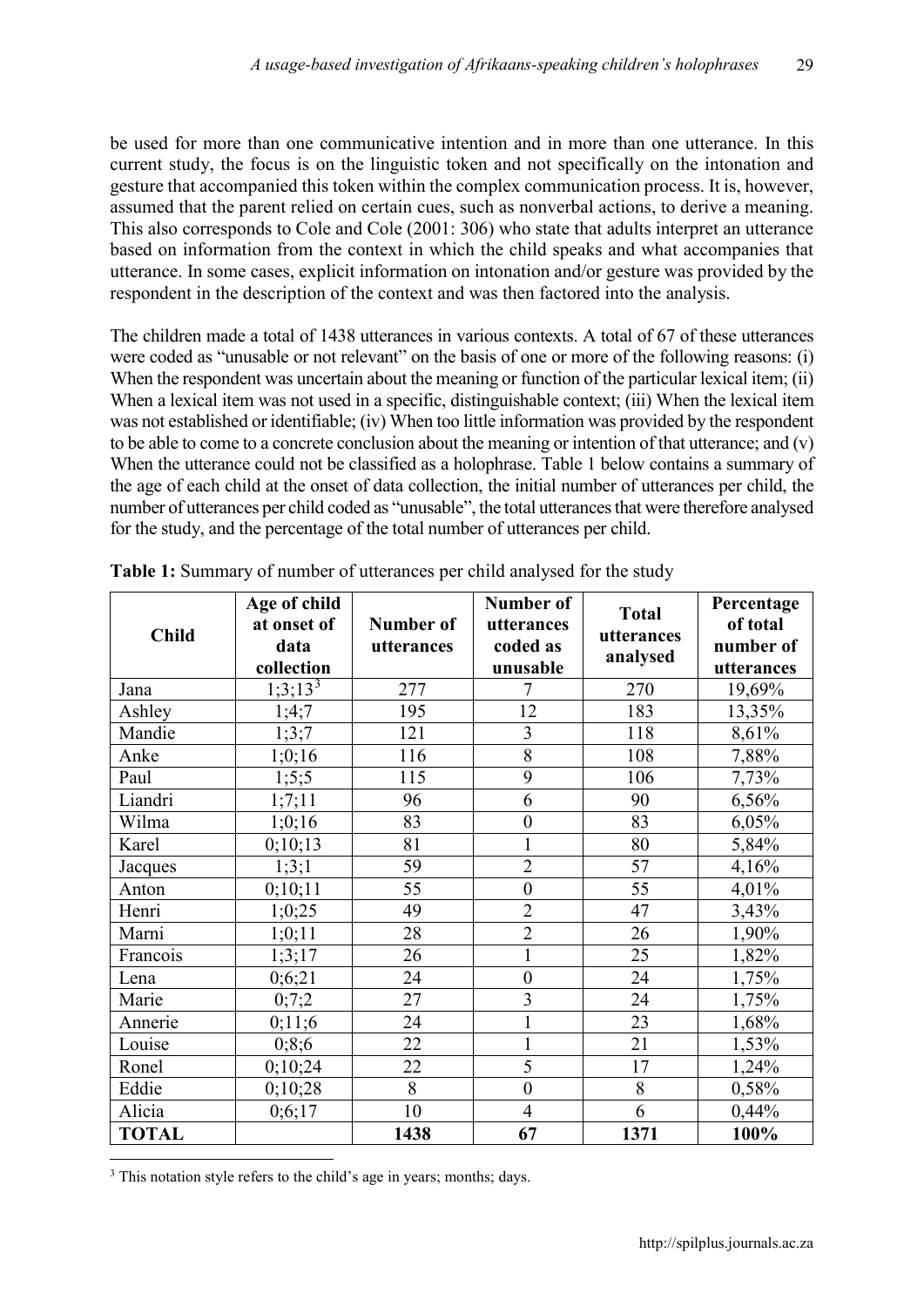The discrepancy of number of utterances between the children can mainly be allocated to the age differences. However, it was necessary to include children from a wide age range (0;6 to 2;0) in the study because of the fact that not all children start using their first lexical items at the same age (Fenson et al. 1994). This study specifically focuses on children's first lexical items, and therefore the aim was to capture data of children just starting to use recognisable language.

During the first phase of coding, the utterances were each coded inductively by the researcher according to the descriptions and examples of communicative intentions stated by Tomasello (2003: 37). The context of the utterance as provided by the parent was used to derive whether the child's communicative intention fitted into one of Tomasello's categories, and, if so, which one. During the second phase of coding, utterances were deductively identified that could not comfortably be divided into one of Tomasello's categories. Further notes were made regarding utterances that did fit into one of Tomasello's categories but required a more nuanced description of that category to include that utterance (e.g. the category *to request/indicate the existence of objects* to also include people and animals specifically). During the third phase of coding, the utterances that could not comfortably be fitted into one of the categories were grouped together, and it was identified that the communicative intention of all of these utterances was either to express an emotion/feeling or to respond to a conversation partner by means of imitation. These two communicative intentions were therefore identified in the Afrikaans data set in addition to Tomasello's categories, and will also be presented in the results section together with the other categories.

## **5. Results**

Tomasello's (2003: 37) categories of communicative intentions were applied and compared to the Afrikaans-speaking children's first lexical items to determine whether these categories could also aptly describe the communicative intentions of Afrikaans-speaking children. All of the categories could be identified in the data set although some of the descriptions of the categories were adjusted to describe the various nuances of the Afrikaans utterances and intentions, and therefore include more samples from the Afrikaans data. These adjustments regarding the description of the Afrikaans data set will be discussed under each section of the categories further on. Table 2 presents a summary of all of Tomasello's communicative intentions, their frequency in the data, as well as Afrikaans examples of holophrases from the data.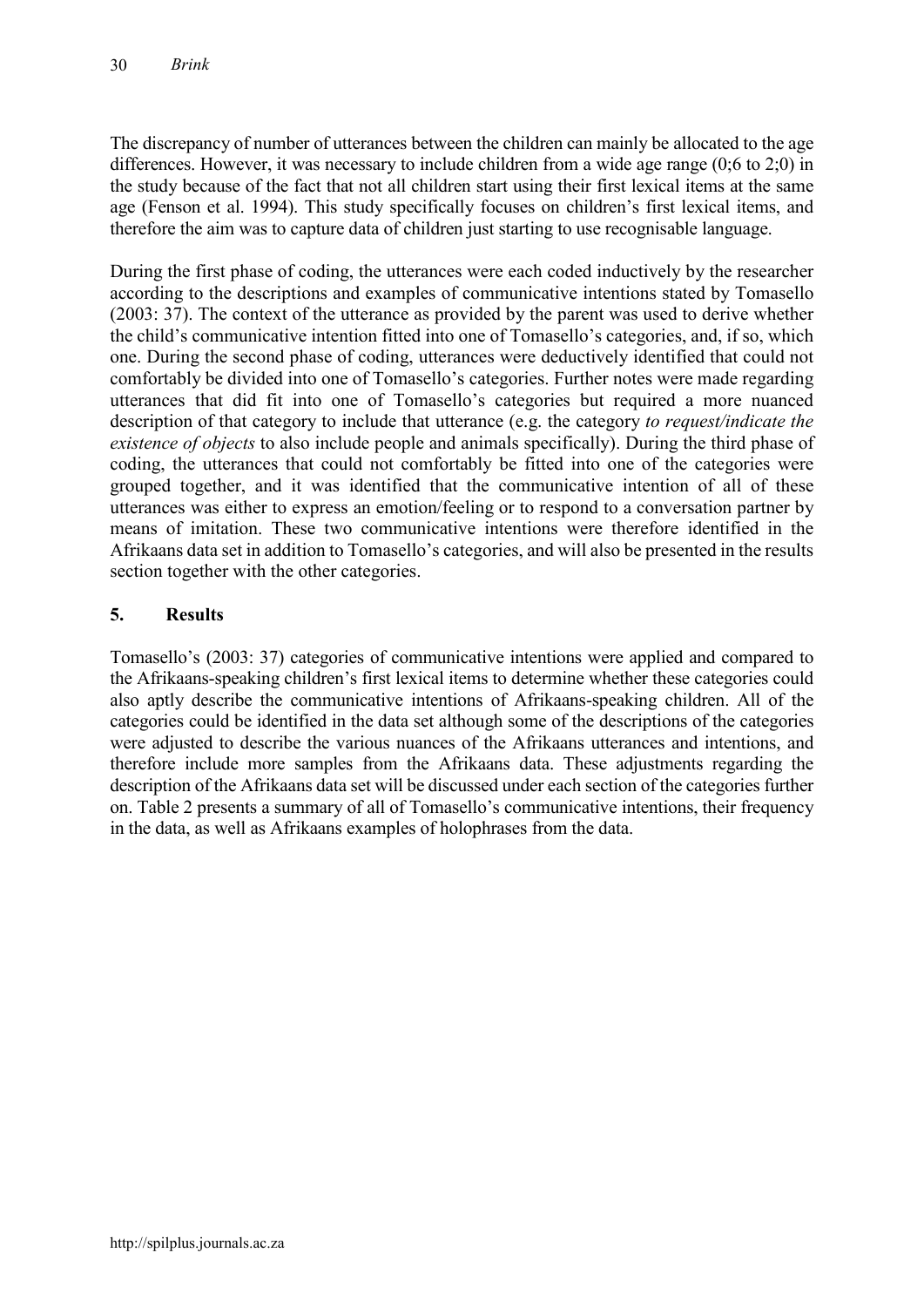|    | <b>Communicative intention</b>                                            | <b>Frequency</b><br>$(n=1371)$ | <b>Examples</b>                                                              |
|----|---------------------------------------------------------------------------|--------------------------------|------------------------------------------------------------------------------|
| 1. | Request/indicate the existence of<br>objects                              | 531                            | <i>tone</i> ('toes'); <i>pappa</i> ('daddy');<br>$p\hat{e}$ > perd ('horse') |
| 2. | Request/describe the recurrence of<br>objects/events                      | 11                             | <i>nog</i> ('more'); <i>hap</i> ('bite')                                     |
| 3. | Request/describe dynamic events<br>involving objects                      | 24                             | <i>toe</i> ('closed'); $apfel > afval$ ('fall')                              |
| 4. | Request/describe the actions<br>of<br>people                              | 443                            | skop ('kick'); $baf > blaas$ ('blow');<br>$y$ -tou > uittel ('take out'),    |
| 5. | the<br>location<br>Comment on<br>of<br>objects/people                     | 39                             | $byte > buite$ ('outside'),<br>$daa > daar$ ('there')                        |
| 6. | Ask basic questions                                                       | 43                             | mamma? ('mommy?');<br><i>waddie?</i> > <i>wat is die?</i> ('what is this?')  |
| 7. | Attribute a property to an object                                         | 96                             | <i>mooi</i> ('pretty'); $war > warm$ ('hot');<br>$vieg > vlieg$ ('fly')      |
| 8. | Use of performatives to indicate<br>specific social events and situations | 88                             | <i>tatta</i> ('bye-bye');<br>$awao > hallo$ ('hello')                        |

**Table 2:** Summary of communicative intentions

The number of utterances that were grouped into one of Tomasello's categories amounts to 1275. This is because the remaining utterances were grouped into two other categories of communicative intentions, namely *expressing an emotion/feeling* and *responding to a conversation partner by means of imitation*. After being compared with Tomasello's communicative intentions, the data set indicated that the Afrikaans-speaking children also used a number of utterances for these two communicative intentions. This will be discussed in detail in subsections 5.9.1 and 5.9.2.

## **5.1 Request/indicate the existence of objects**

The first communicative intention on Tomasello's list is requesting/indicating the existence of objects. This intention occurs most frequently (531 times). According to Tomasello (2003: 37), this type of holophrase is used to request the name of an object by using a requesting intonation or to name an object through a neutral intonation. Eighteen children used utterances with this communicative intention, and the data indicated that all the children also referred to either people and/or animals, not just to objects. Since children's vocabulary is constantly expanding during this phase, it is not surprising that this intention, through which contact with objects, people, and animals in the child's environment are expressed, is so common. Examples<sup>[4](#page-10-0)</sup> of holophrases where the child refers to the existence of objects/people/animals, are given in examples (1) to (5).

<span id="page-10-0"></span> <sup>4</sup> In each example structure, the following are given: (i) the pseudonym of the child who used the lexical item, (ii) the lexical item in Afrikaans as used by the child, (iii) the translation of the conventional form of the lexical item in brackets, and (iv) the context in which this lexical item was used as provided by the respondent. In cases where the lexical item as used by the child is not the conventional form, the conventional form in Afrikaans is also provided.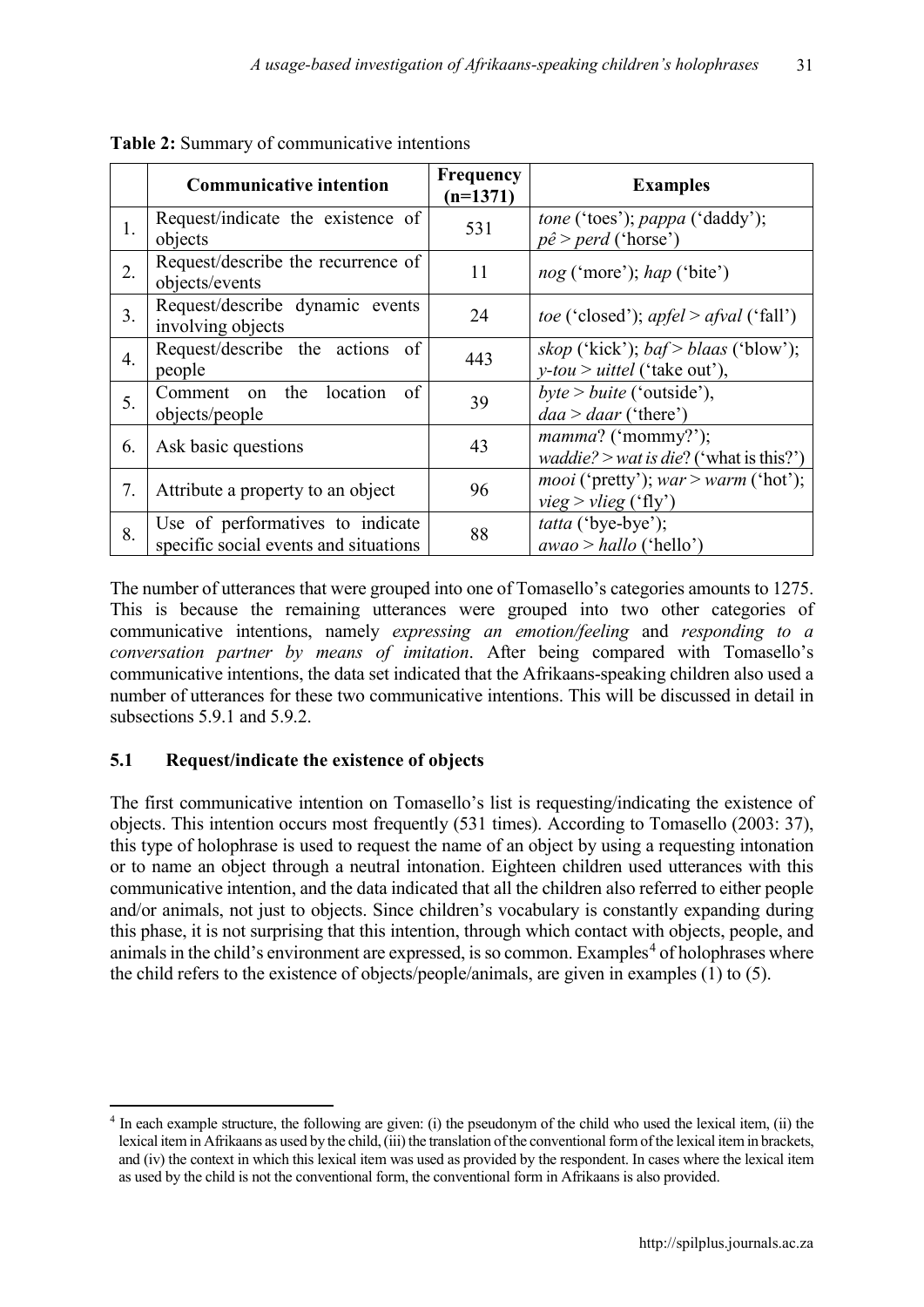| (1) | Karel $/tone/5$ ('toes')                   | Touches his toes on his own and says "tone" ('toes'). |
|-----|--------------------------------------------|-------------------------------------------------------|
| (2) | Wilma / $p\hat{a}t$ -p $\hat{a}t$ /> perd- | When she sees her toy horse.                          |
|     | <i>perd</i> ('horse-horse')                |                                                       |

In Karel and Wilma's examples, it is clear that these lexical items are used to name something – a body part or a toy.

| (3) | Mandie $/p\hat{e}/\text{Perd}$ ('horse') | When she sees horses. |
|-----|------------------------------------------|-----------------------|
|     |                                          | When she sees cattle. |

In Mandie's example, the lexical item /*pê*/ (a clipping of the Afrikaans for 'horse') is used to refer to both horses and cattle. This holophrase is therefore used to refer to two different concepts although these two concepts are perceptually similar and thus it makes sense for Mandie to also use /*pê*/ ('horse') to refer to cattle. As her vocabulary and understanding of concepts expand, she will realise that a horse and a cow are not the same concept and should be named by two different lexical items.

(4) Alicia /*pappa*/ ('daddy') When she sees her daddy.

In the example in (4), where Alicia calls her father /*pappa*/ ('daddy') when she sees him, it is clear that this type of holophrase can also name people and animals (as seen in example (3)), not just objects.

(5) Ashley  $/ta/(t a')$  When she wants to know something's name.

In example (5), Ashley uses the lexical item /*ta*/ ('ta') when she requests the name of an object. Although the lexical item "ta" is often used by adults when requesting a child to hand them something such as an object, it is not a conventionalised form in Afrikaans. In this case, the physical context in which the utterance takes place is therefore important to derive what Ashley means by using this lexical item and which object's name she is requesting.

#### **5.2 Request/describe the recurrence of objects/events**

The second communicative intention under discussion is the use of a lexical item to request/describe the recurrence of objects/events. According to Tomasello (2003: 37), this type of communicative intention is typically expressed by holophrases such as *more* and *again*. In the Afrikaans data, this intention is mainly expressed by the lexical item /*nog*/ ('more') or a form thereof, and this therefore corresponds with Tomasello's observation. This intention was coded 11 times, thus not occurring frequently in the data. Six children conveyed this communicative intention with an utterance they made. Examples (6) to (9) refer to lexical items where the recurrence of objects or events are requested or described.

- (6) Ashley /*nô*/ > *nog* ('more') When she wants to play some more.
- (7) Paul /*nog*/ ('more') Asks for more cookies.

<span id="page-11-0"></span><sup>&</sup>lt;sup>5</sup> The lexical items are given between forward slashes ( $\ell$ ) as an indication that this is how the child used it. In some cases, the lexical item is the conventional form, but in other cases it is not yet the conventional form, and the conventional form is then also provided.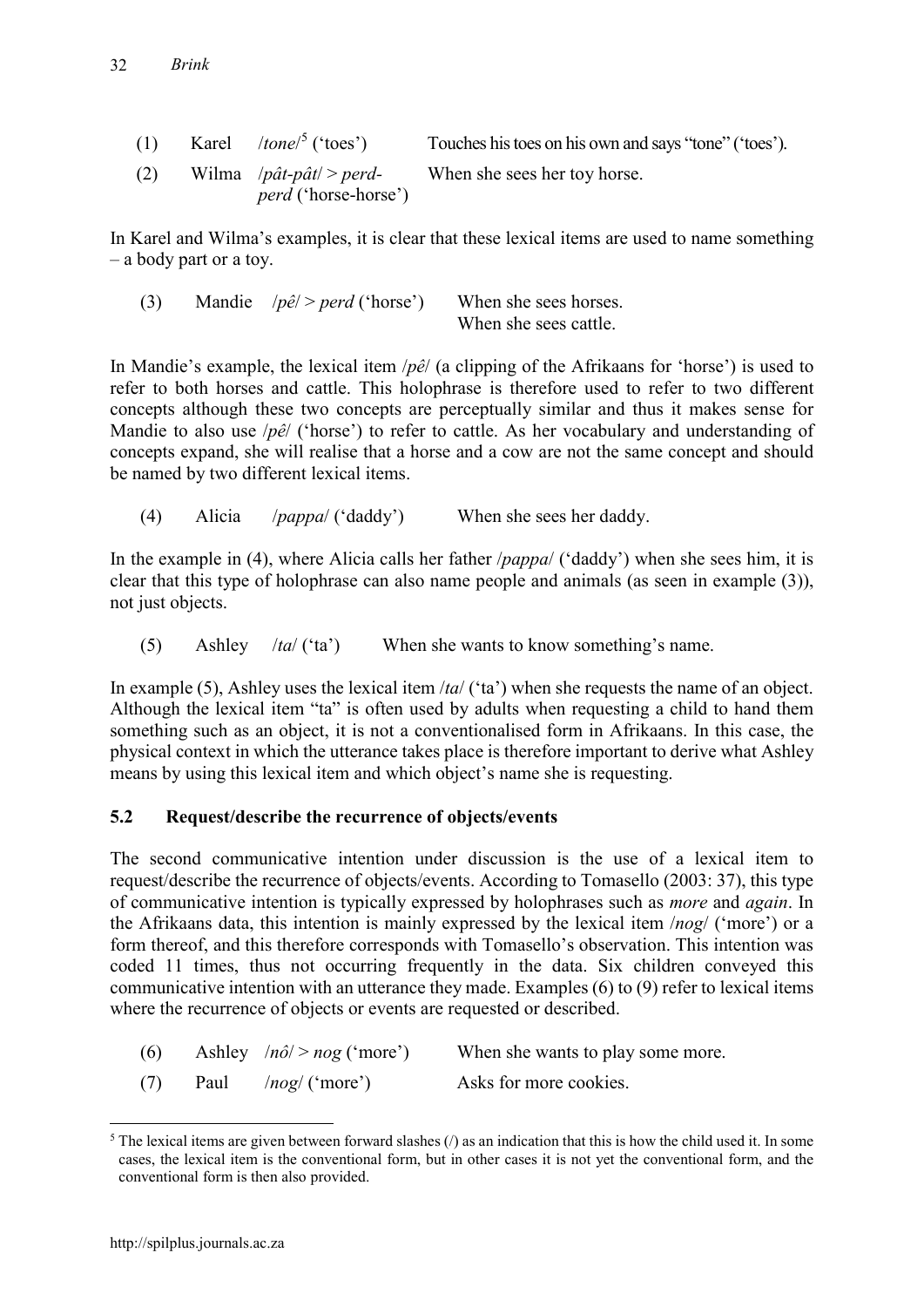In Ashley's example in (6), an action is requested by the use of /*nô*/ which is indicated by her parent as a clipping of the Afrikaans word for *more*. In Paul's example in (7), the word /*nog*/ ('more') is used to request some more cookies, in other words to request an object. In examples (8) and (9), two verbs are used to fulfil this communicative intention.

- (8) Wilma /*hap*/ ('bite') When she wants to take another bite of the food.
- (9) Anton /*baai*/ > *swaai* ('swing') If he wants to swing some more.

In these two examples, an object or action is requested by using a lexical item that is not typically associated with this communicative intention. In Wilma and Anton's cases, the lexical items that indicate the specific action, namely /*hap*/ ('bite') and /*baai*/ ('swing'), are chosen to request the repetition of the action. According to Tomasello (2003: 38), children acquiring English as a first language rather choose the so-called "relational words" as holophrases for this type of communicative intention, such as *more*, *gone*, *up*, *down*, and *off*. But in these examples of Afrikaans first language acquisition, the children rather choose the verb from the adult's utterance to indicate the specific action. This connects to the salience of certain words in adult speech. In these two cases, one might assume that the adults placed more emphasis on the verbs in the utterance, this possibly being a reason why the children chose these specific words as holophrases.

## **5.3 Request/describe dynamic events involving objects**

With regard to the third communicative intention, namely to request/describe dynamic events involving objects, Tomasello (2003: 37) states that this intention is mainly embodied through lexical items such as *on*, *off*, *in*, *out*, *open*, *close*, etc. Although not clearly stated, it is suggested that this communicative intention only involves non-living objects. Twenty-four cases of requesting/describing dynamic events involving objects were coded, and these utterances were made by 10 children. A variety of lexical items are used to fulfil this communicative intention holophrastically, as can be seen in examples (10), (11), and (12), and not just your "typical" lexical items as Tomasello suggests.

| (10) |      | Anke $\angle$ <i>apfel</i> $\angle$ <i>afval</i> ('fall') | When something is falling.                                                              |
|------|------|-----------------------------------------------------------|-----------------------------------------------------------------------------------------|
|      |      |                                                           | (11) Anton <i>(daai/ &gt; draai</i> ('turn') When his toy is turning around in circles. |
| (12) | Jana | $ ptrel  > buite$ ('outside') When it is raining.         |                                                                                         |

It is clear that Anke is trying to say the word *afval* ('falling') and Anton *draai* ('turn'). According to the respondent, Jana's lexical item refers to rain/outside.

In the following two examples, the lexical item /*toe*/ ('closed') is used to refer to the situation.

| (13) | Jana | <i>(toel</i> ('closed') When something is closed.                                                                  |
|------|------|--------------------------------------------------------------------------------------------------------------------|
|      |      | (14) Francois <i>(toe/</i> ('closed') Anything that he cannot open, that is turned off, or is<br>out of his reach. |

The data set indicated that holophrases such as versions or clippings of the Afrikaans word *klaar* ('finished') are often used to describe a completed process, as can be seen in the following two examples.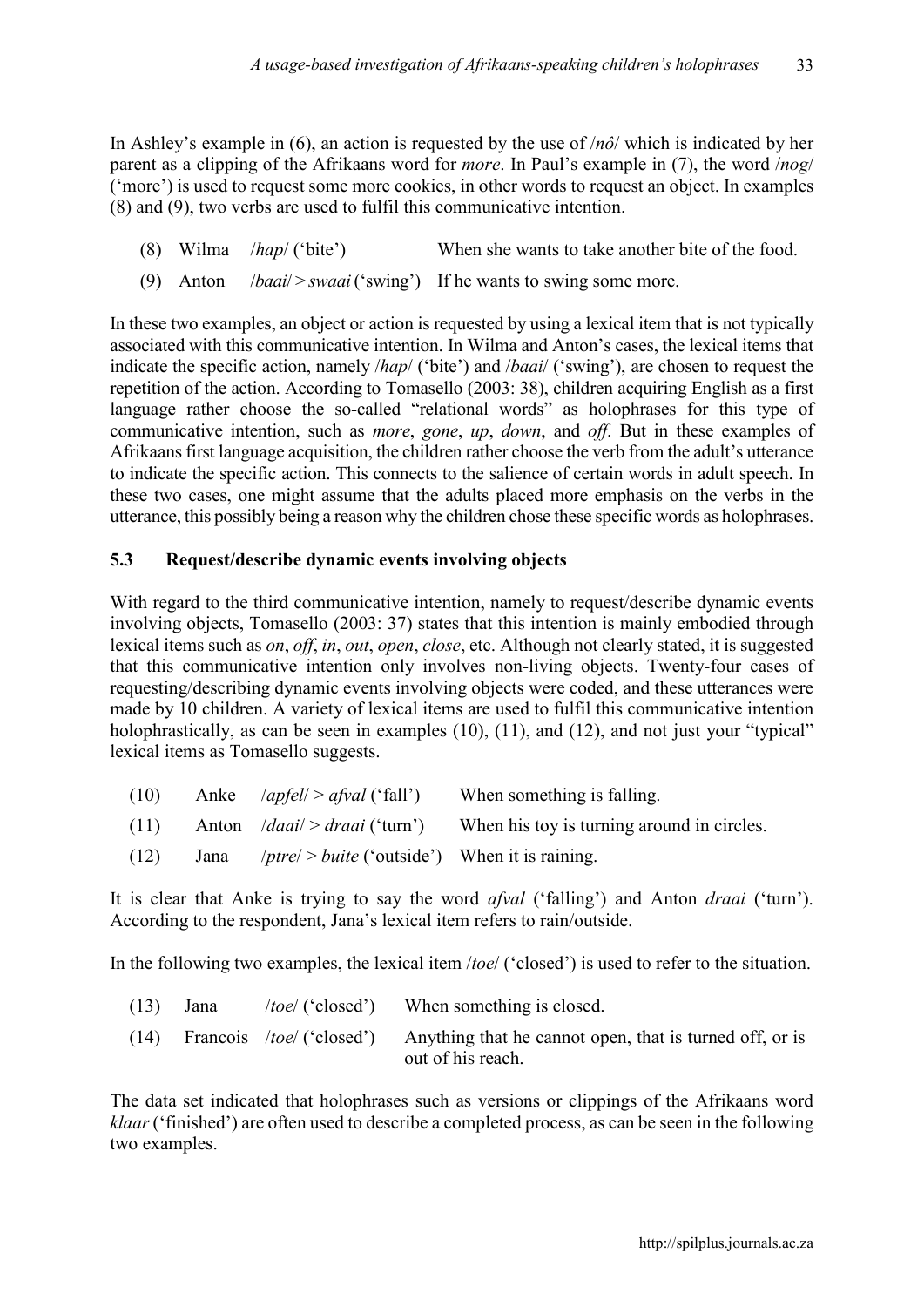| (15) | Lena   | /klaaa/ > klaar<br>('finished') | When she is finished with something, or something<br>is used up, e.g. finished eating. |
|------|--------|---------------------------------|----------------------------------------------------------------------------------------|
| (16) | Ashley | t a  > klaar<br>('finished')    | When her food/milk is finished.                                                        |

## **5.4 Request/describe the actions of people**

The fourth communicative intention on Tomasello's list is to request/describe the actions of people. This intention is mainly embodied through verbs such as *eat*, *kick*, *ride*, *draw*, etc. (Tomasello 2003: 37). However, this was not always the case in the Afrikaans data set. In most cases, the noun is used rather than the verb to indicate the action, and the context of use plays a big part in being able to derive what the child means with the lexical item. This also emphasises the fact that one cannot solely rely on the part of speech of the lexical item to derive the meaning of the holophrase.

In the Afrikaans data set, 7 of the 19 children that used an utterance with this communicative intention did not only refer to the actions of people but also to the actions of animals. Contexts in which the child describes his/her own actions are also very common in this category. This intention was coded 443 times in the data, making it the second most frequent communicative intention. Examples (17) to (21) can be seen as the description of the actions of people.

(17) Karel /*leukel*/ > *sleutel* ('key') Says it when one is opening the door with a key.

In this example, Karel uses the lexical item /*leukel*/ ('key') when someone opens the door with a key. This lexical item, which is used as a noun in adult language, is being used here to refer to an action, and a possible syntactic construction of this holophrase could be *Mommy uses the key to open the door*. In examples (18) and (19), nouns are also used as holophrases to express an action.

| (18) |  | Anke <i>/tande/</i> ('teeth') | When we are brushing our teeth. |
|------|--|-------------------------------|---------------------------------|
|------|--|-------------------------------|---------------------------------|

(19) Ashley /*hys*/ > *huis* ('home') When we drive away from the school.

Ashley is probably trying to utter a whole phrase such as *We are going home* but is only able to utter the lexical item for *home*. In the following two examples, verbs are used as holophrases to indicate the action, and Mandie's use of /*skop*/ ('kick') correlates with Tomasello's example of this category.

| (20) | Wilma $/baf$ > blaas ('blow') | When she is blowing her food that is too hot or<br>when she blows out a birthday candle. |
|------|-------------------------------|------------------------------------------------------------------------------------------|
| (21) | Mandie $/skop/$ ('kick')      | When she is kicking a ball.                                                              |

In the following examples, the actions of animals, especially dogs, are requested or commented on.

| (22) | Anke |                           | <i>doedoel</i> ('sleep-sleep') Points at the dog that is lying down. |
|------|------|---------------------------|----------------------------------------------------------------------|
| (23) |      | Mandie $/bvt/$ ('bite')   | Points at dog and says "byt" ('bite').                               |
| (24) |      | Wilma $\ell$ uit/ ('out') | Says it to dogs when she sees them.                                  |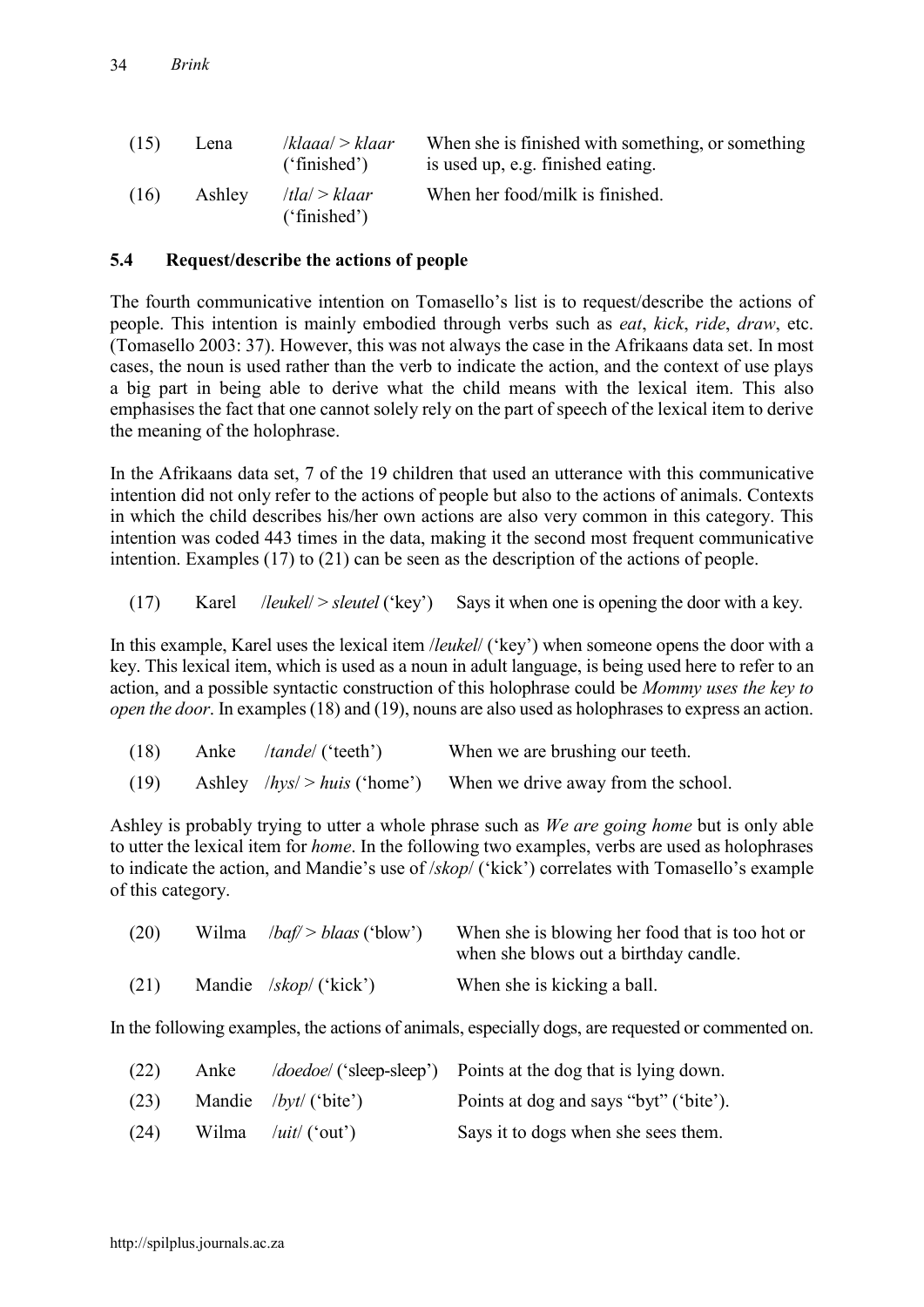It also becomes clear that the children often request actions from people in order for one of their needs to be fulfilled. This action often has to be performed by a specific person or by anybody who is present in the communicative situation. See (25) to (29) as examples hereof.

| (25) | Wilma   | $/toen$ > skoen ('shoe')               | If she wants one of the family members to put on<br>their shoes or if she wants to put on her own shoes.            |
|------|---------|----------------------------------------|---------------------------------------------------------------------------------------------------------------------|
| (26) | Ashley  | $\langle$ /padda $\rangle$ ('frog')    | When she wants to sing a specific song,<br>"Paddatjie, wat maak jy daar?" ('Froggy, what<br>are you doing there?'). |
| (27) | Jacques | $\sqrt{water}/$ ('water')              | When he is thirsty.                                                                                                 |
| (28) | Anton   | $/m$ <i>yne</i> $/$ ('mine')           | When he wants something.                                                                                            |
| (29) | Henri   | $/y$ -tou $/$ > uittel ('take<br>out') | When he is in his cot and he wants to be taken out.                                                                 |

To express certain needs is an important part of young children's everyday lives because they cannot yet do much for themselves. It is therefore not surprising that in so many cases they intend to get someone to do something for them. For this intention, a variety of parts of speech is used, such as prepositions (Afrikaans words for *off*, *out*, *on*, etc*.*), pronouns (Afrikaans words for *mine*), nouns (Afrikaans words for *mommy*, *bath*, *ball*, etc.), and verbs (Afrikaans words for *taste*, *play*, *look*, etc.).

## **5.5 Comment on the location of objects/people**

The fifth communicative intention that will be discussed is when children comment on the location of people or objects. With regard to this intention, the Afrikaans data largely correspond with Tomasello's examples of holophrases such as *here*, *in*, and *out*. Other lexical items used as holophrases are various forms of *there* ("daar"), *gone* ("weg"), and *that one* ("daai"), and then nouns such as *bed* ("bed") which indicates that it is the place where the action of sleeping takes place. Eleven children made utterances with this intention, and three of the children also commented on the location of animals, such as Mandie using the lexical item /*weg*/ ('gone') when the dog is not where he was a moment ago. This intention did not occur frequently, and was only identified for 39 utterances. See examples (30), (31), and (32) for holophrases where the children comment on the location of objects, people, or animals.

| (30) | Anke  | byte  > buite<br>$\text{'outside'}$ | When she is looking outside through the window.                                  |
|------|-------|-------------------------------------|----------------------------------------------------------------------------------|
| (31) |       | Annerie /weg/ $('gone')$            | When someone walks out of the room, they are gone.                               |
| (32) | Karel | $/belle$ > oorbelle<br>('carrings') | Touches my ears and says "belle" ('earrings')<br>when I do not wear my earrings. |

In example (32), where Karel is using the lexical item /*belle*/ (clipping of *oorbelle* 'earrings') while touching his mother's ears, one might assume that he is trying to say that this is the place where his mother's earrings normally are, or it can possibly indicate a question of *Where are mommy's earrings*? In this case, the intonation with which Karel utters this lexical item will indicate precisely what his intention with uttering this lexical item is. This also connects with the next category, namely to *ask basic questions*.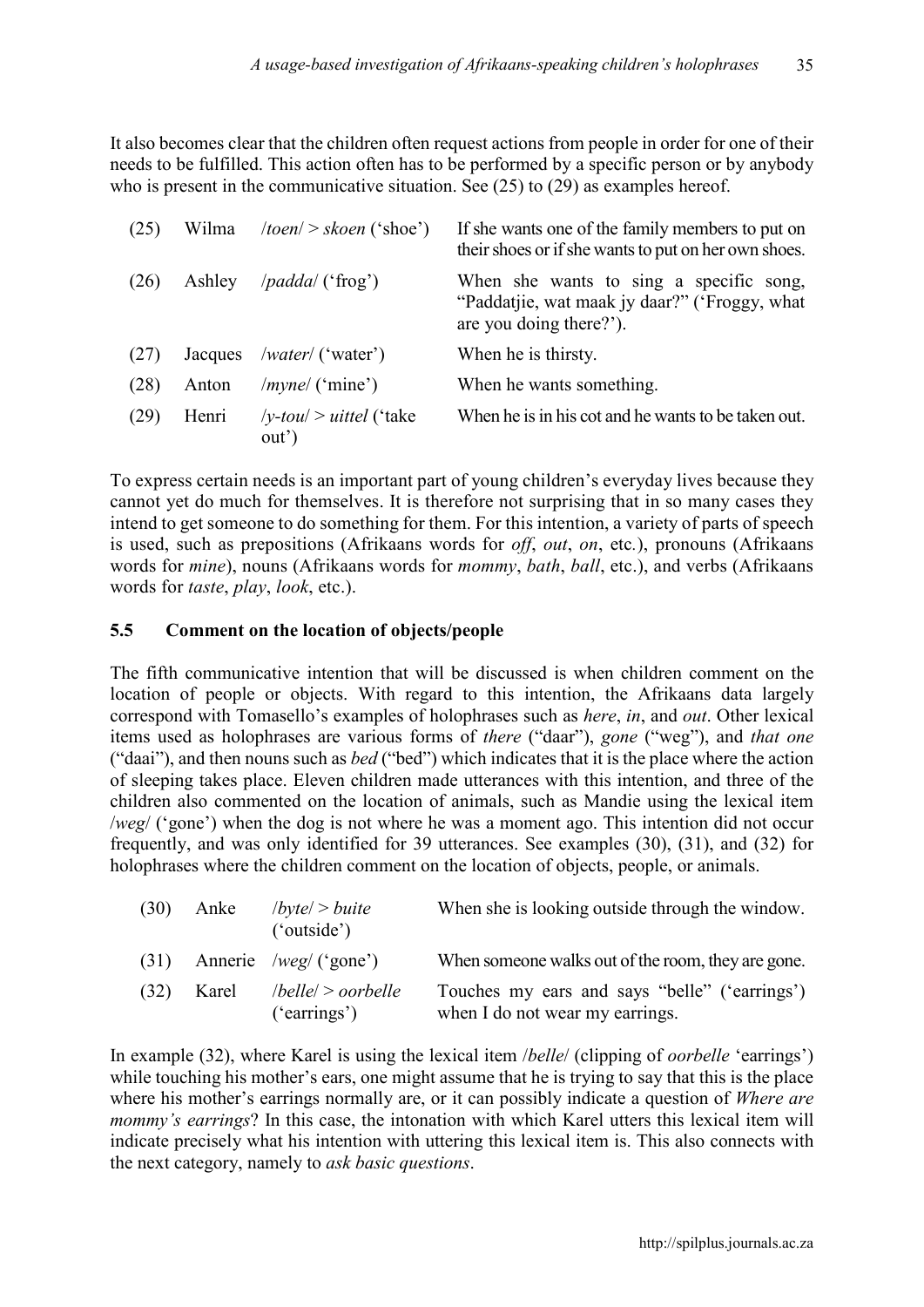#### **5.6 Ask basic questions**

The sixth intention is to ask basic questions. Eleven children conveyed this intention in an utterance, and 10 of them also answered basic questions set to them by their conversation partner. The answering of questions was therefore also included in this intention. The children made 43 utterances with this communicative intention, and this type of utterance is therefore still limited at this early stage. According to Pine and Lieven (1993) and Tomasello (2003), the holophrases used for this intention can be so-called "frozen phrases", such as *where's-it?* or *what-this?*, which are "unparsed adult expressions" that function as holophrases. These frozen phrases involve another type of syntactic process to eventually withdraw the productive linguistic elements that can be used in other utterances and linguistic contexts in future. Tomasello (2003: 38) elaborates on this as follows:

For this the child must engage in a process of segmentation, with regard not only to the speech stream, but also to the communicative intentions involved – so as to determine which components of the speech stream go with which components of the underlying communicative intention.

Tomasello (2003: 39) further explains that the "segmenting of (communicative) intentions is used by English-speaking children to learn some kinds of linguistic elements (for example, extracting unstressed prepositions such as *of* from such phrases as *piece-of-ice* and *scared-ofthat*". The next two cases, (33) and (34), are similar to Tomasello's examples of frozen phrases:

|                | $(33)$ Francois <i>het-iv-bal?/</i><br>$('you-have-ball?')$ | Asked to any person, in the shop, where we are<br>walking, etc.                                                             |
|----------------|-------------------------------------------------------------|-----------------------------------------------------------------------------------------------------------------------------|
| $(34)$ Liandri | $/wa$ 's-hy-nou?/                                           | For anything that was just here but is gone now,<br>('where's-he-now?') she asks where it is now? They were just here then. |

In example (35), Jana only uses one word to represent the question of where her mother is, and in example (36) the three Afrikaans words "wat is die?" ('what is this?') are contracted and only pronounced as a one-word utterance "waddie?" which can roughly be translated as 'wha-this?'.

|  |                     | $(35)$ Jana <i>/mamma?/</i> ('mommy?') When she does not see me.                  |
|--|---------------------|-----------------------------------------------------------------------------------|
|  | $("what-is-this?")$ | (36) Paul <i>/waddie?/&gt;wat-is-die?</i> Points at pictures and asks what it is. |

In addition to asking basic questions, some of the Afrikaans children also communicatively intended to answer a question set by another person. This also naturally involves social interactions with other people. In examples (37) to (39), the children answer a question that is asked to them.

|               |                             | (37) Francois <i>hiersol</i> ('here') Answer to the question: "Francois where are you?" |
|---------------|-----------------------------|-----------------------------------------------------------------------------------------|
| $(38)$ Ashley | $ Kja  >$ Klara<br>(Xlara') | When I ask her what our dog, Klara's, name is.                                          |
| $(39)$ Karel  | $\theta$ /hoed/ ('hat')     | Says it and touches his head when I ask where one's<br>hat comes.                       |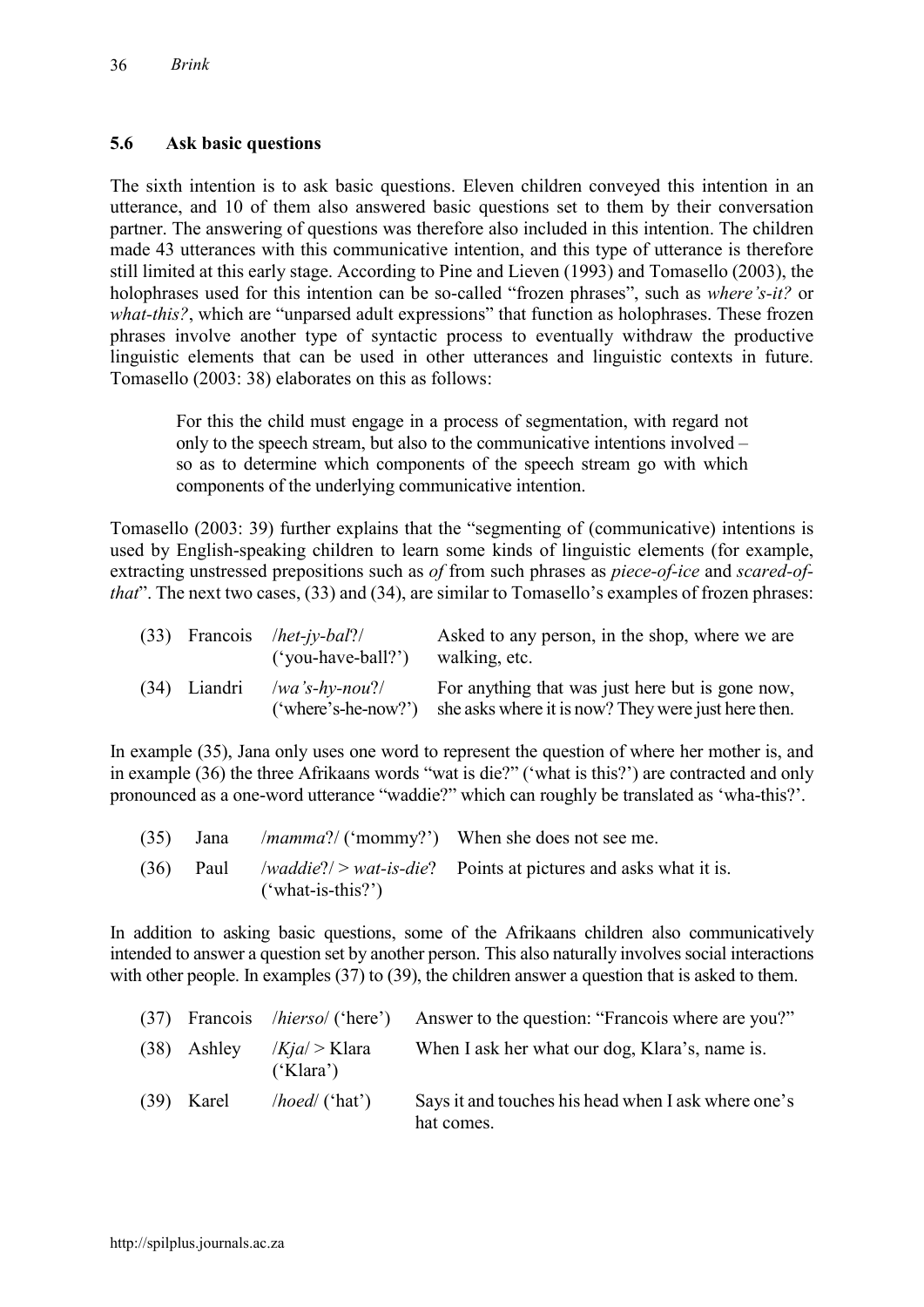As can be seen from the examples, the answers to the questions are very basic, but they are still regarded as holophrases because a single lexical item represents a possibly more "complete" answer that can be given to a question. In some cases, as in Karel's use of /*hoed*/ ('hat'), the child knows what the "right" answer to the question is (i.e. that the hat should come on the head), but he possibly does not yet know the lexical item for *head*, and therefore echoes his mother's use of /*hoed*/ ('hat').

#### **5.7 Attribute a property to an object**

Of the seventh intention, namely to attribute a property to an object, 96 utterances made by 14 of the children were indicated in the data. Of the 14 children, nine also attributed properties to people, and two of them attributed properties to animals. These examples were therefore included in this category. Tomasello (2003: 37) states that this intention is mainly embodied through adjectives. In the Afrikaans data, this is also mainly the case (see examples (40) and (41)), but there are also a few exceptions, as can be seen in examples (42) and (43).

| (40) |      | Liandri / <i>mooi</i> / ('pretty')                  | Looks at herself in the mirror and says "mooi"<br>('pretty') when I comb her hair. |
|------|------|-----------------------------------------------------|------------------------------------------------------------------------------------|
| (41) | Anke |                                                     | $ n\dot{a}  > nat$ ('wet') Touches water or a wet cloth and says "ná"<br>('wet').  |
| (42) | Jana | $\langle ny \rangle > \textit{sny}$ ('cut')         | When she sees a knife.                                                             |
| (43) | Paul | $\vert \text{vieg} \vert > \text{vlieg}$<br>('fly') | Points at a bird.                                                                  |

In examples (42) and (43), a verb is used as a holophrase to attribute a certain property to an object/animal, more specifically that a knife can cut and that a bird can fly. These two examples were not included in the intention *request/describe dynamic events involving objects* because Jana and Paul use these lexical items only when they see the object, not when the object is involved in a dynamic event such as cutting or flying. One can therefore assume that Jana and Paul refer to the various properties, i.e. that a knife has the property to cut and a bird has the property to fly. Another possibility is that they are referring to an event that already took place and are now commenting on it.

The data set also indicated that holophrases in this category are often used to indicate that something belongs to someone, therefore attributing the property of being owned by someone to an object. In some cases, these holophrases also connect with requesting an action from an actor because of the lexical item /*myne*/ ('mine') which is sometimes used by a child to demand an object that somebody took from them. But the important difference is that no direct action is demanded with this communicative intention, as can be seen in examples (44) and (45).

| (44) | Liandri | $/m$ <i>yne</i> $/$ ('mine') | Grabs something and says "myne" ('mine') if<br>she does not want anybody to take it from her.                                                 |
|------|---------|------------------------------|-----------------------------------------------------------------------------------------------------------------------------------------------|
| (45) | Jana    | /mamma/<br>('mommy')         | Started at 17 months to use this as a form of<br>possession, e.g. when she points at something<br>of mine, like my clothes, my chair, my cup. |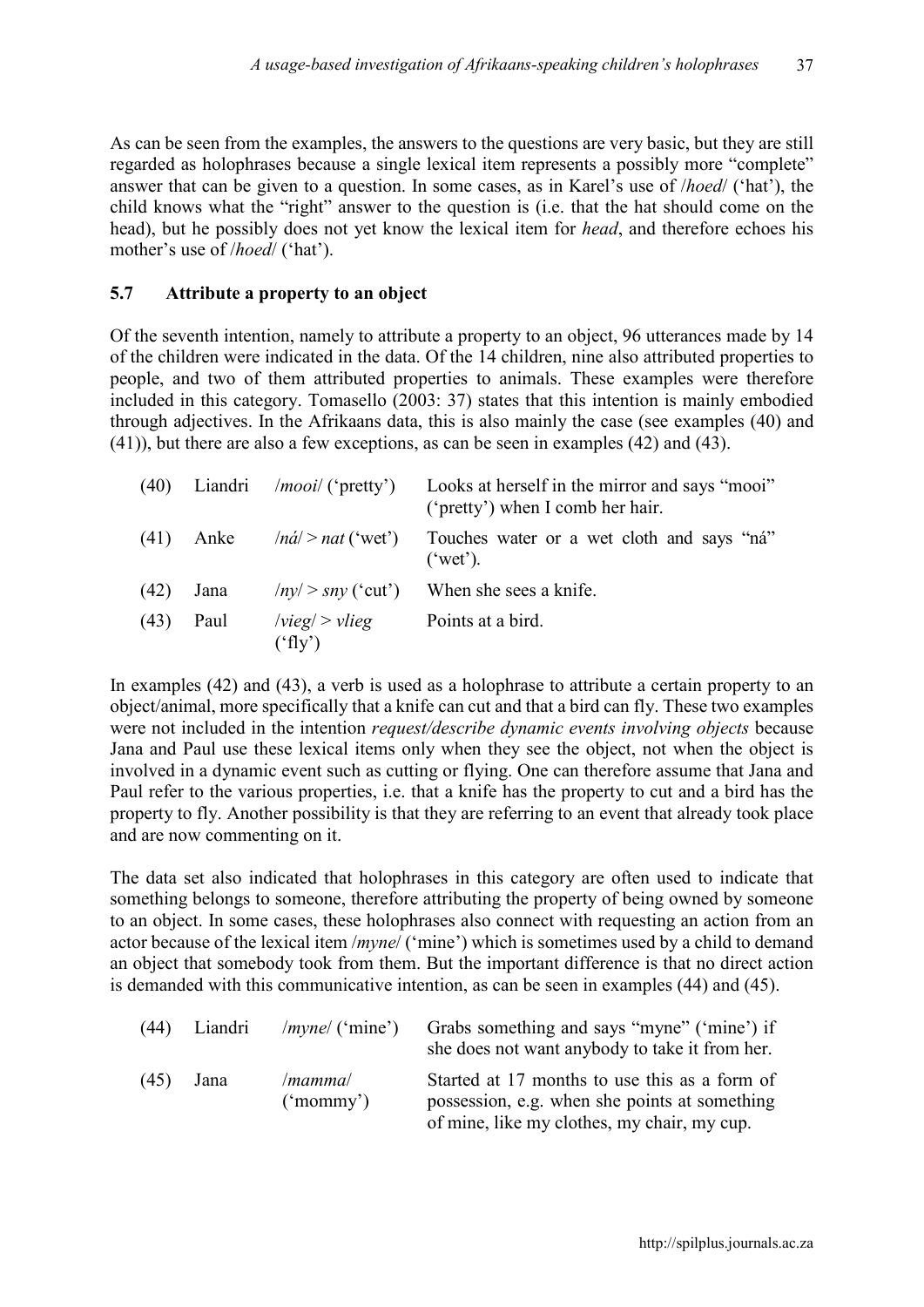Example 45 is an indication that it is important to always take the context of use into account to determine the meaning of the lexical item, or the intention the child has with it, because /*mamma*/ ('mommy') is not used here for conventional reasons.

#### **5.8 Use of performatives to indicate specific social events and situations**

The eighth communicative intention as provided by Tomasello (2003: 37) is the use of performatives to indicate specific social events and situations. A performative is when the uttering of the utterance is the act itself, as in the cases of *hello*, *goodbye*, *thank you*, and *no*. These utterances are not used to describe a situation or to request something, but rather to function socially with people. This intention was coded 88 times, and conveyed in utterances by 15 children. This presumes that social interaction with other people also forms part of a young child's environment and activities although it is not as frequent yet. See examples (46) to (48) where performatives are used to express social events.

| (46) | Louise |                                                              | <i>Itattal</i> ('bye-bye') Waves and says it when she greets someone.  |
|------|--------|--------------------------------------------------------------|------------------------------------------------------------------------|
| (47) | Jana   | $\langle a wao \rangle > \langle b a \rangle$<br>$'$ hello') | When she sees someone walking by.                                      |
| (48) | Marni  | $\langle$ /ankie $\rangle$ > dankie<br>('thank you')         | She said "ankie" ('thank you') when I gave her<br>a bottle with juice. |

#### **5.9 Two other communicative intentions identified in the Afrikaans data set**

As already mentioned, two other communicative intentions that do not appear on Tomasello's list were identified in the Afrikaans data set. The first is the intention of expressing an emotion/feeling, and the second is the intention of responding to a conversation partner but only succeeding in imitating the partner's words. Thirty-nine utterances made by 12 of the children with the intention of expressing an emotion/feeling were identified in the data, and 58 utterances by 14 of the children with the intention of responding to a conversation partner by means of imitating their words. These frequencies are not high but nevertheless cannot be ignored as it could be identified and grouped together in the data. Furthermore, it was not only one or two children who made utterances of this kind but more than half of the research group. These two intentions are discussed in 5.9.1 and 5.9.2.

## **5.9.1 Expressing an emotion/feeling**

This intention connects to the description of the actions of people and expressing a need. However, in this case, there is not necessarily a visible action taking place. With the use of this holophrase, the child intends to share how s/he is feeling, whether it be an emotion such as happiness or sadness, or a feeling of satisfaction, tiredness or pain. According to Cole and Cole (2001: 300), infants' cries and coos are known to express their emotional states from birth onwards. Around 0;11 to 1;0, they start to realise that they can make sound sequences that can anticipate, guide, and stimulate their own and others' actions and feelings. Thus the children still want to express their emotions/feelings but can gradually start doing this with linguistic items and not only with cries and coos: "With the emergence of the capacity to use words, children acquire the ability to express themselves and organize their activity in a new way" (Cole and Cole 2001: 300). There are 39 identified examples of this intention in the data, and the examples in (49) to (51) were chosen as representatives of this category.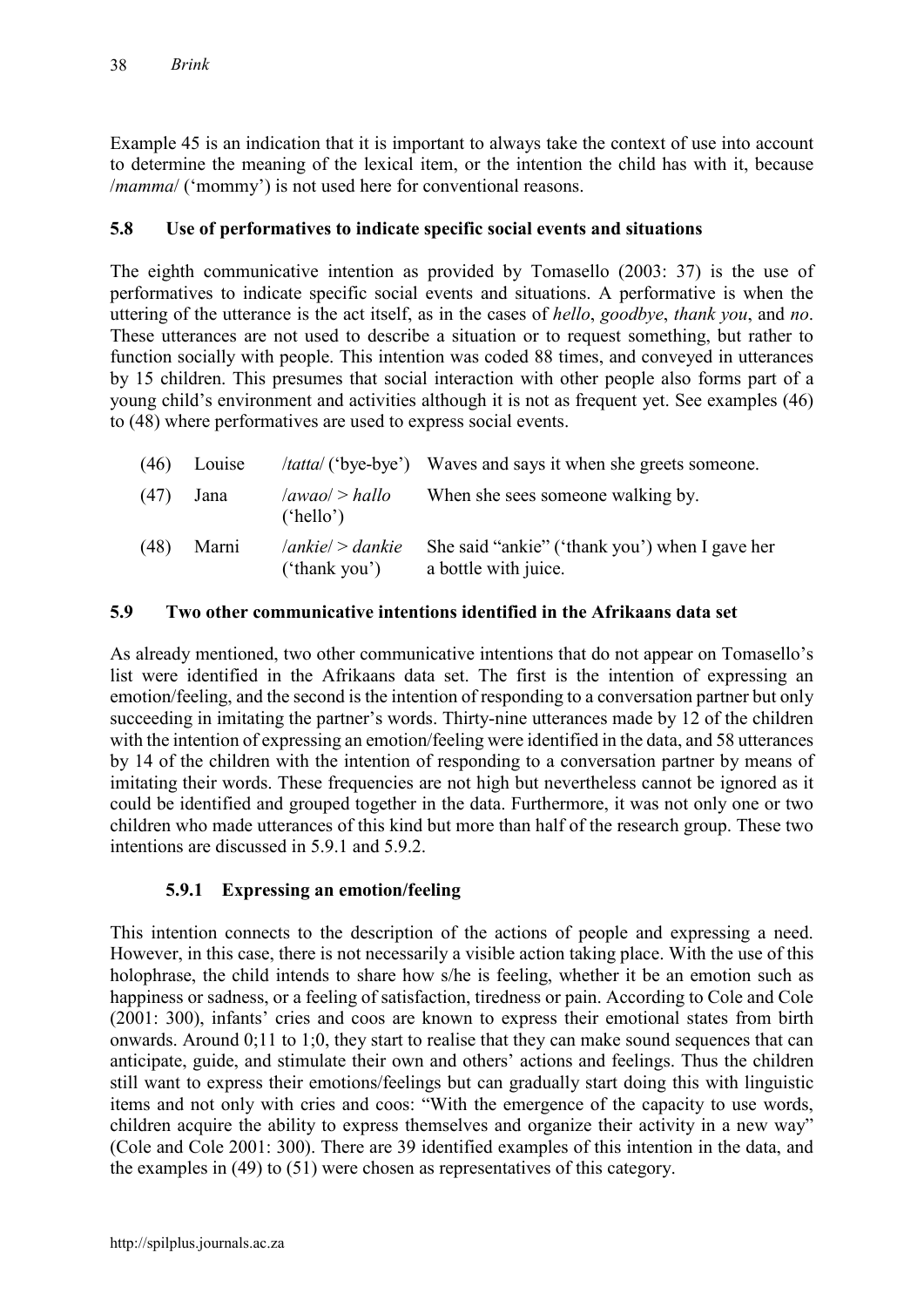| (49) | Jana    | $/e$ <i>ina</i> $/$ ('ouch')                         | When she is unhappy about something.                                              |
|------|---------|------------------------------------------------------|-----------------------------------------------------------------------------------|
| (50) | Ashley  | $\langle dassy \rangle > daarsy$<br>('there you go') | When she achieves something, like putting<br>blocks on each other or into a bowl. |
| (51) | Jacques | / <i>oulik</i> / ('cute')                            | When he has done something of which he is<br>very proud.                          |

Specifically referring to Ashley's use of */dassy/* ('there-you-go') to emphasise when she has achieved something, various forms or clippings of the phrase /*daar's hy*/ ('there you go') are commonly used holophrastically by the children to express a feeling of satisfaction or pride. Jana makes an interesting categorical connection between physical pain – usually expressed through the lexical item /*eina*/ ('ouch') – and emotional pain, such as being unhappy about something.

#### **5.9.2 Responding to a conversation partner by means of imitation**

Tomasello (2003: 31) states that the motivational bases for children's first utterances seem to emanate from "(1) a desire to communicate with other persons, and (2) a desire to be like other persons (that is, to imitate them)". Leonard et al. (1983: 591) propose that a function of imitation, apart from the facilitation of the acquisition of new lexical items, is to "increase the child's ability to serve as a conversation partner by providing him or her with a means for turn taking". In the cases where the child responds with an imitation of the word the adult has uttered, it can be assumed that one of the reasons the child is uttering this word is to be able to respond/communicate with his/her conversation partner although s/he cannot do so yet in a novel manner. This intention also connects to the usage-based notion of grammar that is built up through language usage which enables speakers to become proficient language users. The child has the intention of communicating with the other person but only succeeds in imitating that person's utterance or part of the utterance. This intention was identified 58 times in the data, and examples (52) to (54) can be seen as examples hereof.

| (52) | Paul  | <i>doekie</i> ('nappy')                 | Says "doekie" ('nappy') with me when I<br>change his nappy.   |
|------|-------|-----------------------------------------|---------------------------------------------------------------|
| (53) | Anke  | $\vert wate \vert$ > water<br>("water") | When she drinks water and we say the word,<br>she repeats it. |
| (54) | Wilma | $/uit/$ ('out')                         | Repeats the word after me when she hears it.                  |

#### **6. Discussion**

The research question for this study is to what extent Tomasello's usage-based categories of communicative intentions children from around the world have with their holophrases can also aptly describe the Afrikaans data set. All of Tomasello's categories could be identified in the Afrikaans data. The descriptions of some of the categories were, however, expanded to include the following: (i) *request/indicate the existence of objects* to also include people and animals, (ii) *request/describe the actions of people* to also include the actions of animals, (iii) *comment on the location of objects/people* to also include the location of animals, (iv) *ask basic questions* to also include the answering of basic questions, and (v) *attribute a property to an object* to also include attributing a property to a person or animal.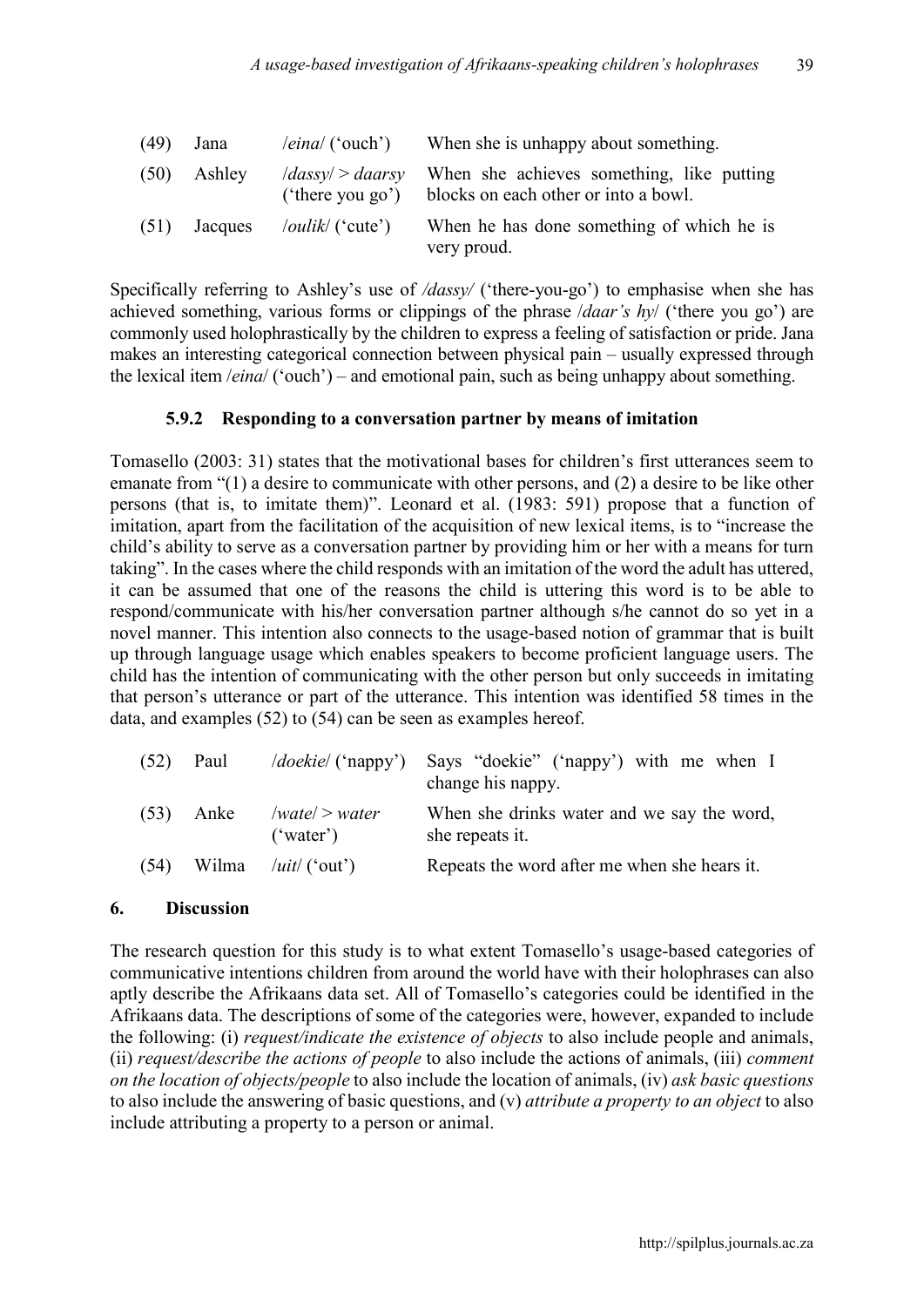In addition to Tomasello's categories, two types of communicative intentions that are not on Tomasello's list were identified in the Afrikaans data, namely *to express an emotion/feeling* and *to respond to a conversation partner by means of imitation*. The identification of these categories does not, however, imply that these communicative intentions are not also present in data sets from children acquiring other languages – a follow-up study on this could provide interesting results.

With regard to the first additional communicative intention, *to express an emotion/feeling*, Roben et al. (2013) conducted a study on how language skills help toddlers to regulate their emotions. The authors found that toddlers with better language skills, and those whose language skills increased more over time, appeared less angry at 48 months and that their anger declined more over time. This supports the finding that expressing emotions is part of young children's communicative needs, and that they can employ language to regulate their emotions. Other studies which have also investigated the development of linguistic expression of emotions in early lexical development are, amongst others, Fabes et al. (2001), Ridgeway et al. (1985), Smiley and Huttenlocher (1989), and Widen and Russell (2008). A more extensive study of Afrikaans-speaking children's development of expressing emotions linguistically can also contribute to this body of literature.

With regard to the second additional category, *to respond to a conversation partner by means of imitation*, some other studies have been conducted on how imitation aids language learning and development (e.g. Speidel and Nelson 1989, Meltzoff and Gopnik 2011). Leonard et al. (1983) tested three hypotheses regarding young children's imitation of lexical items. The two hypotheses tested and discussed by these authors is (i) that the facilitative effects of imitation aid lexical production, and (ii) that imitation of new words serves a conversational function by providing the child with a means of responding when s/he knows too little about the topic to respond in a novel manner (Leonard et al. 1983: 599). The authors found that lexical items referring to topics the children knew the least about were more likely to be imitated than commented on (Leonard et al. 1983: 600). This provides evidence for imitation also occurring as a result of the children intending to take part communicatively in the discourse.

The intention to request/describe the existence of objects occurred most frequently in the data. This indicates that children aged 0;6 to 2;0 are actively busy exploring and discovering their environments. This communicative intention also explicitly connects with the usage-based notion of common ground between the speaker and addressee that needs to be established within a joint attentional frame. These objects that the children are requesting or describing are usually physically present within the joint attentional frame, and therefore the children can design their utterances to be understood as intended (Clark 2015: 336).

This list of communicative intentions expressed by Afrikaans-speaking children with their first lexical items indicates that these children are learning to be skilled communicators from an early age. The usage-based notion of intention-reading within a joint attentional frame is especially relevant during the holophrastic phase as the meaning of their one-word utterances should be derived from the context of use and not from the "traditional" adult-like meaning of the utterance.

As their knowledge of language and lexical items develops by means of their use of the language, they will move on from holophrases and start to combine words syntactically to express more complicated communicative intentions. This also supports the bottom-up usagebased notion that children start out with more specific schemas that they gradually expand and generalise to more abstract schemas that will form part of the grammar of their language.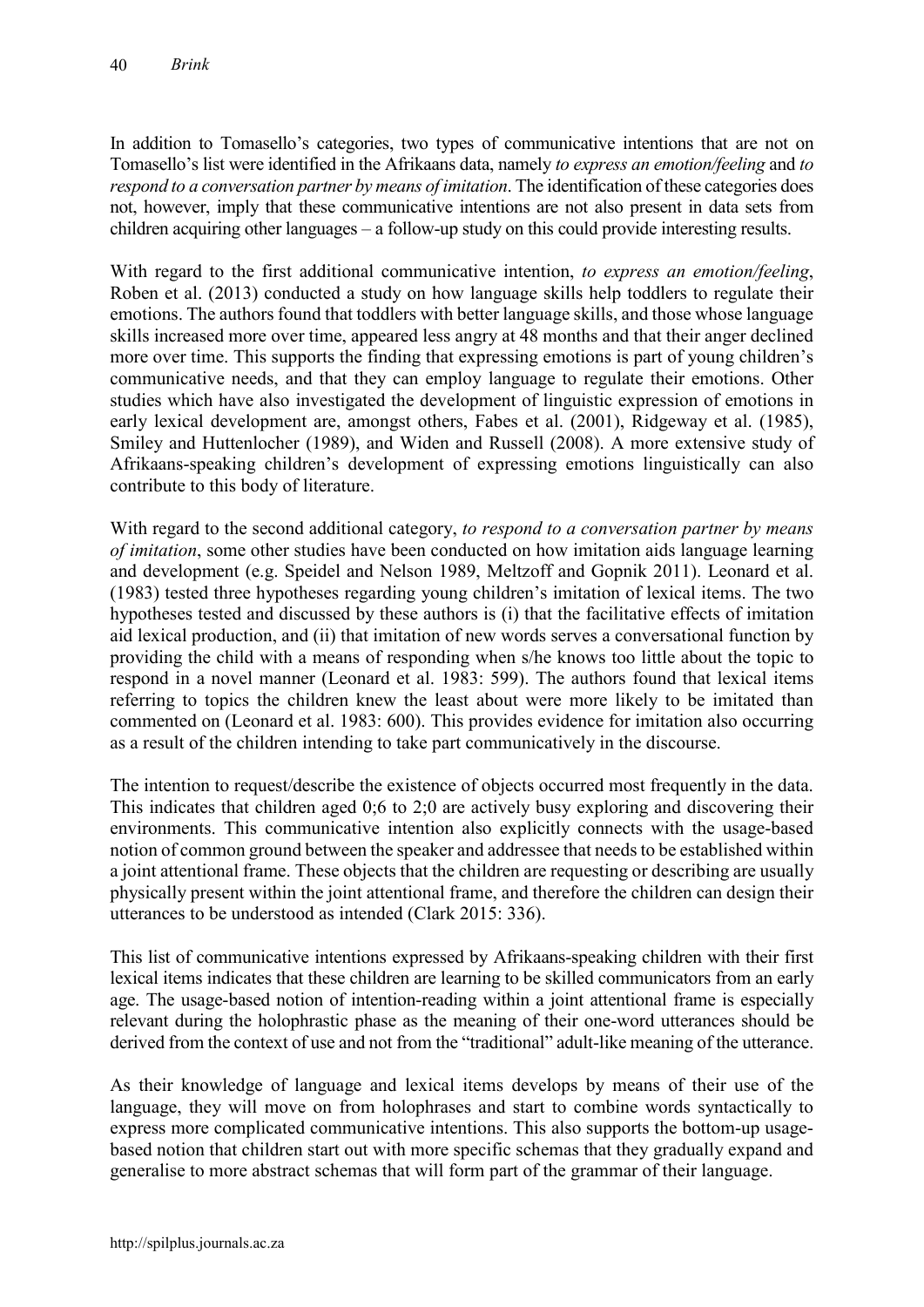#### **7. Conclusion**

The idea that the Afrikaans-speaking children in this study want to convey a number of communicative intentions with their holophrases corresponds with the usage-based approach to first language acquisition. Tomasello's usage-based categories of communicative intentions are also applicable to Afrikaans language data, although two other types of communicative intentions were identified in the data set, and some of the categories' descriptions were adjusted to include more samples from the data set. This list can possibly be refined and expanded even further by means of future research and cross-linguistic studies where the Afrikaans data are compared to other languages, as well as using larger data sets. Another possibility for research is a longitudinal study of how these Afrikaans holophrases, i.e. the more specific language examples, lead to more abstract schemas, i.e. more generic language examples.

## **References**

Ambridge, B. and E. Lieven. 2015. A constructivist account of language acquisition. In B. MacWhinney and W. O'Grady (Eds.) *The handbook of language emergence*. West Sussex: Wiley Blackwell. pp. 478-509. <https://doi.org/10.1002/9781118346136.ch22>

Barrett, M.D. 1982. The holophrastic hypothesis: Conceptual and empirical issues. *Cognition* 11: 47-76. [https://doi.org/10.1016/0010-0277\(82\)90004-x](https://doi.org/10.1016/0010-0277(82)90004-x)

Barrett, M.D. (Ed.) 1985. *Children's single-word speech*. Chichester, New York: John Wiley and Sons Ltd.

Bates, E. 1976. *Language and context: The acquisition of pragmatics*. New York, San Francisco, and London: Academic Press.

Behrens, H. 2009. Usage-based and emergentist approaches to language acquisition. *Linguistics* 47(2): 383-411. <https://doi.org/10.1515/ling.2009.014>

Brink, N. and A. Breed. 2017. Hoe jong Afrikaanssprekende kinders betekenis aan hul vroeë taalgebruik verbind ['The way in which young Afrikaans-speaking children connect meaning to their early vocabulary']. *Journal of Humanities* 57(4): 1012-1036. [https://doi.org/10.17159/](https://doi.org/10.17159/%E2%80%8C2224-7912/2017/v57n4a10) [2224-7912/2017/v57n4a10](https://doi.org/10.17159/%E2%80%8C2224-7912/2017/v57n4a10)

Cattell, R. 2000. *Children's language: Consensus and controversy*. London: Cassell.

Clark, E.V. 2001. Emergent categories in first language acquisition. In M. Bowerman and S.C. Levinson (Eds.) *Language acquisition and conceptual development*. Cambridge: Cambridge University Press. pp. 379-405. <https://doi.org/10.1017/cbo9780511620669.015>

Clark, E.V. 2003. *First language acquisition*. Cambridge: Cambridge University Press.

Clark, E.V. 2015. Common ground. In B. MacWhinney and W. O'Grady (Eds.) *The handbook of language emergence*. West Sussex: Wiley Blackwell. pp. 328-353. [https://doi.org/10.1002/](https://doi.org/10.1002/9781118346136.ch15) [9781118346136.ch15](https://doi.org/10.1002/9781118346136.ch15)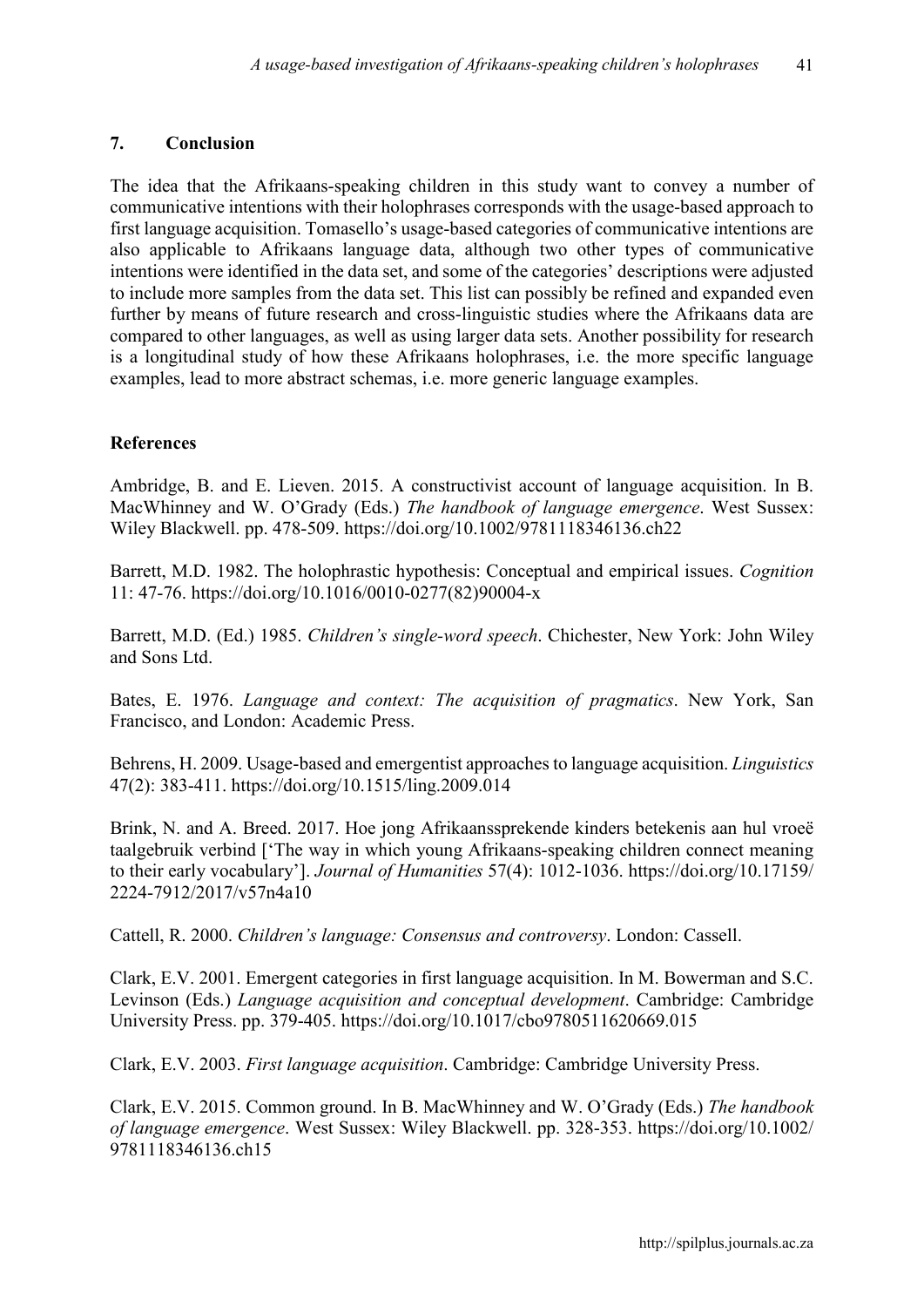Cole, M. and S.R. Cole. 2001. *The development of children*. New York: Worth Publishers.

Crystal, D. 2005. *How language works*. London: Penguin Books.

Dore, J. 1975. Holophrases, speech acts and language universals. *Journal of Child Language* 2(1): 21-40. <https://doi.org/10.1017/s0305000900000878>

Fabes, R.A., N. Eisenberg, L.D Hanish and T.L. Spinrad. 2001. Preschoolers' spontaneous emotion vocabulary: Relations to likability. *Early Education and Development* 12(1): 11-27. [https://doi.org/10.1207/s15566935eed1201\\_2](https://doi.org/10.1207/s15566935eed1201_2)

Fannin, D.K., O.A. Barbarin and E.R. Crais. 2018. Communicative function use of preschoolers and mothers from differing racial and socioeconomic groups. *Language, Speech and Hearing Services in Schools* 49(2): 306-319. [https://doi.org/10.1044/2017\\_lshss-17-0004](https://doi.org/10.1044/2017_lshss-17-0004)

Fenson, L., P.S. Dale, J.S. Reznick, E. Bates, D.J. Thal and S.J. Pethick. 1994. Variability in early communicative development. *Monographs of the Society for Research in Child Development* 59(5): 1-190. <https://doi.org/10.2307/1166093>

Gândara, J.P. and D.M. Befi-Lopes. 2010. Trends on lexical acquisition in children within normal development and children with developmental language disorder. *Revista da Sociedade Brasileira de Fonoaudiologia* 15(2): 297-304. [https://doi.org/10.1590/s1516-80342010000200024](https://doi.org/10.1590/s1516-80342010000%E2%80%8C200024)

Greenfield, P.M. and J.H. Smith. 1976. *The structure of communication in early language development*. New York, San Francisco, and London: Academic Press.

Halliday, M.A.K. 1975. *Learning how to mean: Explorations in the development of language*. London: Edward Arnold.

Hann, L.J., N.C. Brady, L. McCary, L. Rague and J.E. Roberts. 2017. Early social communication in infants with fragile X syndrome and infant siblings of children with autism spectrum disorder. *Research in Developmental Disabilities* 71: 169-180. [https://doi.org/10.](https://doi.org/10.%E2%80%8C1016/j.ridd.2017.10.004) [1016/j.ridd.2017.10.004](https://doi.org/10.%E2%80%8C1016/j.ridd.2017.10.004)

Kemmer, S. and M. Barlow. 2000. Introduction: A usage-based conception of language. In M. Barlow and S. Kemmer (Eds.) *Usage based models of language*. Stanford: CSLI Publications. pp. vii-xxviii.

Lachlan Mackenzie, J. 1998. The basis of syntax in the holophrase. In M. Hannay and A.M. Bolkestein (Eds.) *Functional grammar and verbal interaction*. Amsterdam: John Benjamins. pp. 267-295. <https://doi.org/10.1075/slcs.44.17mac>

Leonard, L.B., K. Chapman, L.E. Rowan and A.L. Weiss. 1983. Three hypotheses concerning young children's imitations of lexical items. *Developmental Psychology* 19(4): 594-601. <https://doi.org/10.1037/0012-1649.19.4.591>

MacWhinney, B. 1975. Rules, rote, and analogy in morphological formations by Hungarian children. *Journal of Child Language* 2: 65-77. <https://doi.org/10.1017/s0305000900000891>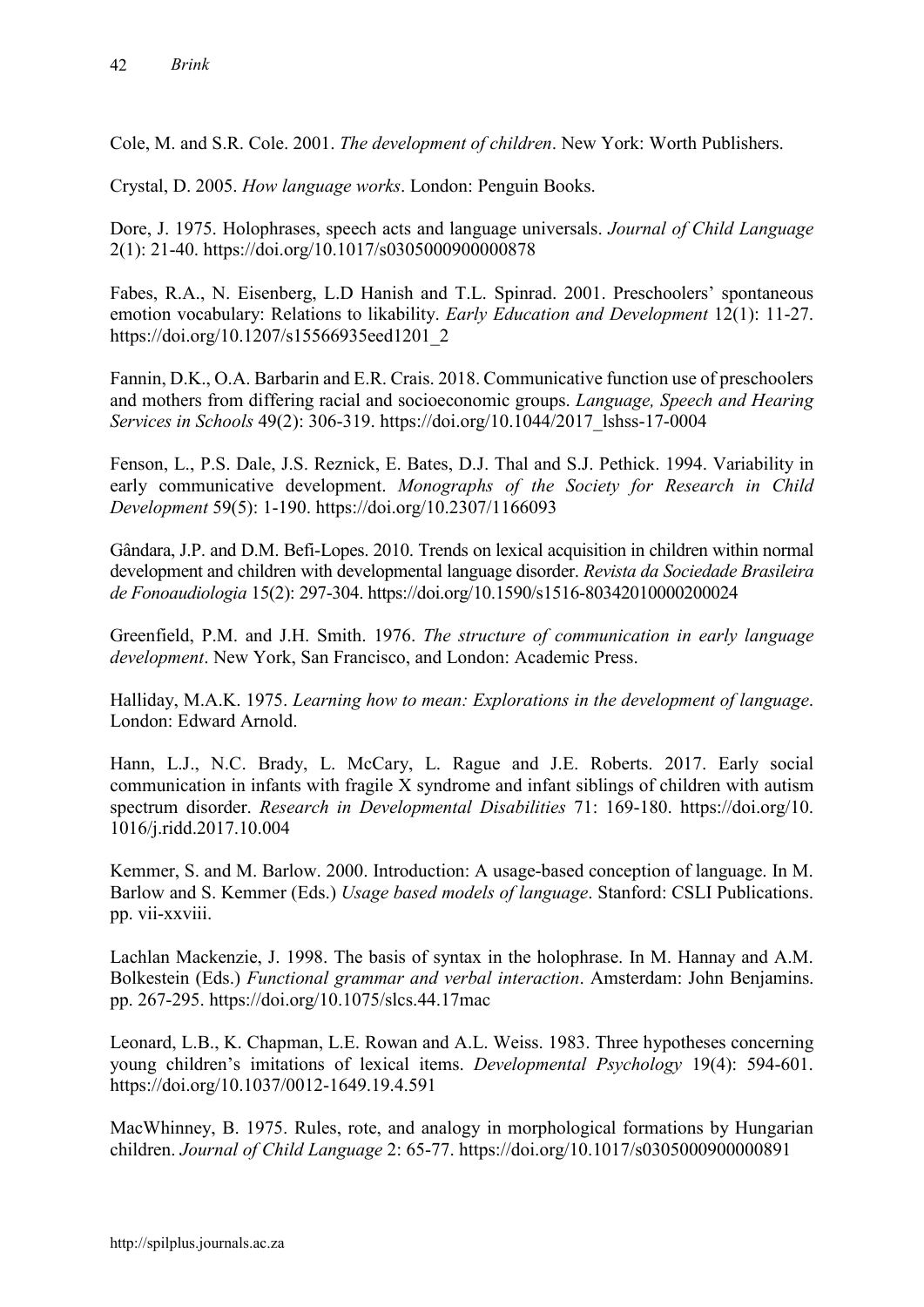MacWhinney, B. 1982. Basic syntactic processes. In S. Kuczaj (Ed.) *Language development. Volume 1: Syntax and semantics*. Hillsdale, NJ: Lawrence Erlbaum. pp. 73-136.

McDaniel, J., K. D'Ambrose Slaboch and P. Yoder. 2018. A meta-analysis of the association between vocalizations and expressive language in children with autism spectrum disorder. *Research in Developmental Disabilities* 72: 202-213. [https://doi.org/10.1016/j.ridd.2017.11.010](https://doi.org/10.1016/j.ridd.2017.11.%E2%80%8C010)

McNeill, D. 1970. *The acquisition of language: The study of developmental psycholinguistics*. New York: Harper and Row.

Meltzoff, A.N. and A. Gopnik. 2011. *On linking nonverbal imitation, representation, and language learning in the first two years of life*. New York: Springer. [https://doi.org/10.1007/](https://doi.org/10.1007/978-1-4612-1011-5_2) [978-1-4612-1011-5\\_2](https://doi.org/10.1007/978-1-4612-1011-5_2)

Miller, S., M. Jungheim and M. Ptok. 2014. Erstspracherwerbsforschung und Spracherwerbstheorien ['First language acquisition research and theories of language acquisition']. *HNO* 62: 242-248. <https://doi.org/10.1007/s00106-014-2855-z>

Pan, B.A. 2012. Assessing vocabulary skills. In E. Hoff (Ed.) *Research methods in child language*. Sussex: Blackwell. pp. 240-251.

Peccei, J.S. 2006. *Child language: A resource book for students*. New York: Routledge.

Pine, J. and E. Lieven. 1993. Reanalysing rote-learned phrases: Individual differences in the transition to multi-word speech. *Journal of Child Language* 20: 551-571. [https://doi.org/](https://doi.org/10.1017/s0305000900008473) [10.1017/s0305000900008473](https://doi.org/10.1017/s0305000900008473)

Ridgeway, D., E. Waters and S.A. Kuczaj. 1985. Acquisition of emotion-descriptive language: Receptive and productive vocabulary norms for ages 18 months to 6 years. *Developmental Psychology* 21(5): 901-908. <https://doi.org/10.1037/0012-1649.21.5.901>

Roben, C.K.P., P.M. Cole and L.M. Armstrong. 2013. Longitudinal relations among language skills, anger expression, and regulatory strategies in early childhood. *Child Development* 84(3): 891-905. <https://doi.org/10.1111/cdev.12027>

Sandbank, M., T. Woynaroski, L. Watson, E. Gardner, B. Kaysili and P. Yoder. 2017. Predicting intentional communication in preverbal preschoolers with autism spectrum disorder. *Journal of Autism* and *Developmental Disorders* 47(6): 1581-1594. [https://doi.org/10.1007/](https://doi.org/%E2%80%8C10.1007/%E2%80%8Cs10803-017-3052-1) [s10803-017-3052-1](https://doi.org/%E2%80%8C10.1007/%E2%80%8Cs10803-017-3052-1)

Small, M.Y. 1990. *Cognitive development*. San Diego: Harcourt Brace Jovanovich.

Smiley, P. and J. Huttenlocher. 1989. Young children's acquisition of emotion concepts. In C. Saarni and P.L. Harris (Eds.) *Children's understanding of emotion*. Cambridge: Cambridge University Press. pp. 27-49.

Speidel, G.E. and K.E. Nelson. (Eds.) 1989. *The many faces of imitation in language learning*. New York: Springer Science and Business Media.